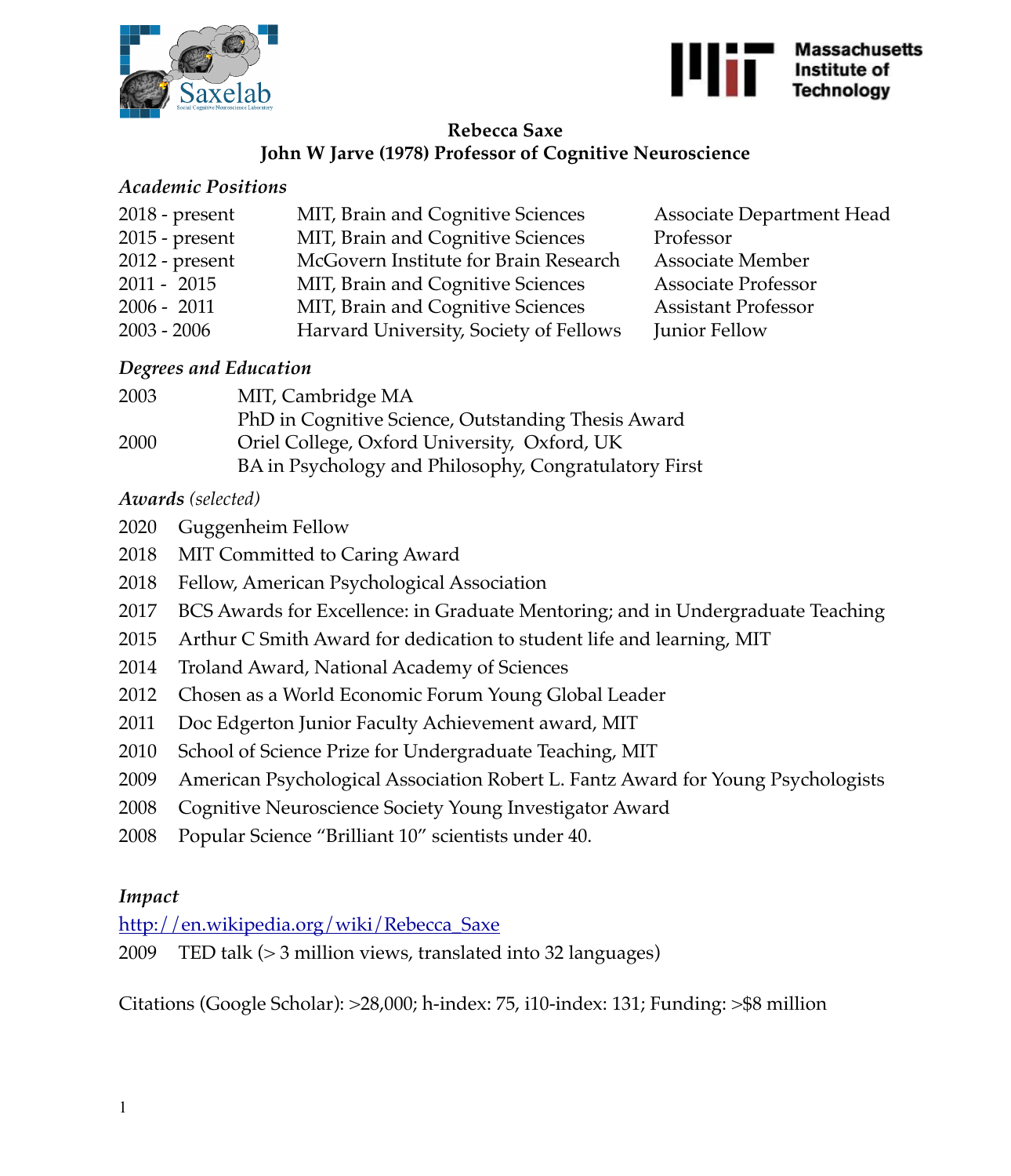#### *Publications — Journal Articles*

- 1. Jamali, M., Grannan, B. L., Fedorenko, E., Saxe, R., Báez-Mendoza, R., & Williams, Z. M. (2021). Single-neuronal predictions of others' beliefs in humans. *Nature*, 1-5.
- 2. Tomova, L., Wang, K. L., Thompson, T., Matthews, G. A., Takahashi, A., Tye, K. M., & Saxe, R. (2020). Acute social isolation evokes midbrain craving responses similar to hunger. *Nature Neuroscience,* 23(12), 1597-1605.
- 3. Raz, G., & Saxe, R. (2020). Learning in infancy is active, endogenously motivated, and depends on the prefrontal cortices. *Annual Review of Developmental Psychology*, 2.
- 4. Richardson, H., Koster-Hale, J., Caselli, N., Magid, R., Benedict, R., Olson, H., ... & Saxe, R. (2020). Reduced neural selectivity for mental states in deaf children with delayed exposure to sign language. *Nature communications*, 11(1), 1-13.
- 5. Landau-Wells, M., & Saxe, R. (2020). Political preferences and threat perception: opportunities for neuroimaging and developmental research. *Current Opinion in Behavioral Sciences*, 34, 58-63.
- 6. Deen, B., Saxe, R., & Kanwisher, N. (2020). Processing communicative facial and vocal cues in the superior temporal sulcus: Faces and voices in the STS. *NeuroImage*, 117191.
- 7. Nettle, D., & Saxe, R. (2020). Preferences for redistribution are sensitive to perceived luck, social homogeneity, war and scarcity. *Cognition*, 198, 104234.
- 8. Richardson, H., Gweon, H., Dodell-Feder, D., Malloy, C., Pelton, H., Keil, B., Kanwisher, N. & Saxe, R. (2020). Response patterns in the developing social brain are organized by social and emotion features and disrupted in children diagnosed with autism spectrum disorder. *Cortex*, 125, 12-29.
- 9. Tomova, L., Saxe, R., Klöbl, M., Lanzenberger, R., & Lamm, C. (2020) Acute stress alters neural patterns of value representation for others. *NeuroImage*, 209, 116497.
- 10. Richardson, H., & Saxe, R. (2020). Development of predictive responses in theory of mind brain regions. Developmental science, 23(1), e12863.
- 11. Tomova, L., Tye, K., & Saxe, R. (2019). The Neuroscience of Unmet Social Needs. S*ocial neuroscience*. 1-11.
- 12. Bowman, L. C., Dodell-Feder, D., Saxe, R., & Sabbagh, M. A. (2019). Continuity in the neural system supporting children's theory of mind development: Longitudinal links between task-independent EEG and task-dependent fMRI. *Developmental cognitive neuroscience*, 40, 100705.
- 13. Anzellotti, S., Houlihan, S. D., Liburd Jr, S., & Saxe, R. (2019). Leveraging facial expressions and contextual information to investigate opaque representations of emotions. *Emotion*.
- 14. Bedny, M., Koster-Hale, J., Elli, G., Yazzolino, L., & Saxe, R. (2019). There's more to "sparkle" than meets the eye: Knowledge of vision and light verbs among congenitally blind and sighted individuals. *Cognition*, 189, 105-115.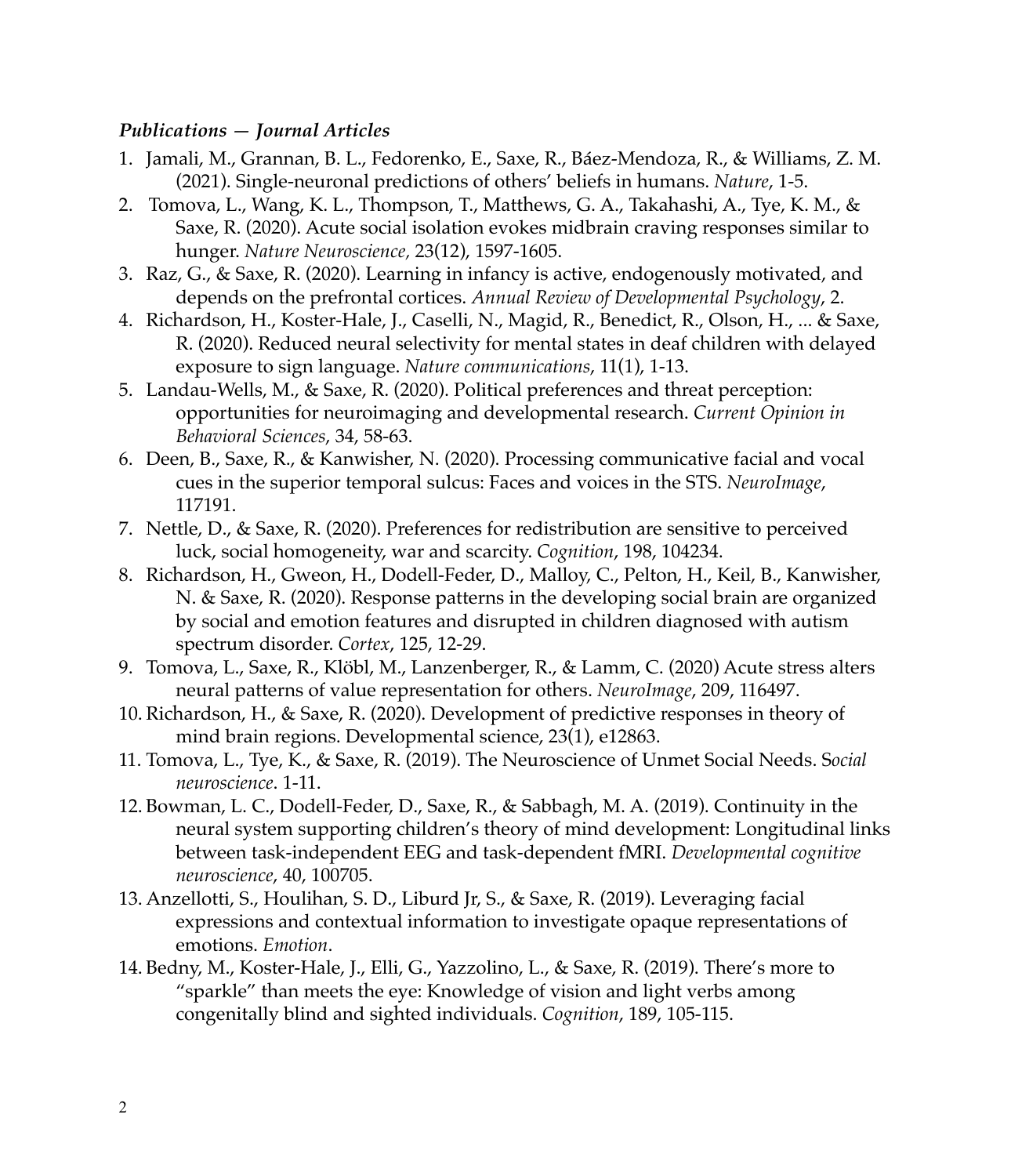- 15. Li, Y., Saxe, R., & Anzellotti, S. (2019). Intersubject MVPD: Empirical comparison of fMRI denoising methods for connectivity analysis. *PloS one*, 14(9).
- 16. Cohen MA, Dilks DD, Koldewyn K, Weigelt S, Feather J, Kell AJ, Keil B, Fischl B, Zöllei L, Wald L, Saxe R, & Kanwisher N. (2019). Representational similarity precedes category selectivity in the developing ventral visual pathway. *NeuroImage*. 197, 565-574
- 17. Deen, B, Saxe R (2019) Parts-based representations of perceived face movements in the superior temporal sulcus. *Human Brain Mapping.* 40(8), 2499-2510
- 18. Powell, LJ, Kosakowski HL, Saxe, R (2018) Social origins of cortical face areas. *Trends in Cognitive Sciences.* 22(9) 752-763
- 19. Kliemann, D., Richardson, H., Anzellotti, S., Ayyash, D., Haskins, A. J., Gabrieli, J. D., & Saxe, R. R. (2018). Cortical responses to dynamic emotional facial expressions generalize across stimuli, and are sensitive to task-relevance, in adults with and without Autism. *Cortex*, 103, 24-43.
- 20. Bruneau, E., Jacoby, N., Kteily, N., & Saxe, R. (2018). Denying humanity: The distinct neural correlates of blatant dehumanization. *Journal of Experimental Psychology: General,* 147(7), 1078.
- 21. Richardson H, Lisandrelli G, Riobueno-Naylor A, Saxe R (2018) Development of the social brain from age three to twelve years. *Nature Communications*. 9:1027.
- 22. Powell, L. J., Deen, B., & Saxe, R. (2018). Using individual functional channels of interest to study cortical development with fNIRS. *Developmental Science*.
- 23. Anzellotti, S., Caramazza, A., & Saxe, R. (2017). Multivariate pattern dependence. *PLoS computational biology*, 13(11), e1005799.
- 24. Koster-Hale, J., Richardson, H., Velez, N., Asaba, M., Young, L., & Saxe, R. (2017). Mentalizing regions represent distributed, continuous, and abstract dimensions of others' beliefs. *NeuroImage*, 161, 9-18.
- 25. Powell, L. J., Hobbs, K., Bardis, A., Carey, S., & Saxe, R. (2017). Replications of implicit theory of mind tasks with varying representational demands. *Cognitive Development.*
- 26. Saxe, R., & Houlihan, S. D. (2017). Formalizing emotion concepts within a Bayesian model of theory of mind. *Current Opinion in Psychology*. 17, 15-21.
- 27. Kleiman-Weiner, M., Saxe, R., & Tenenbaum, J. B. (2017). Learning a commonsense moral theory. *Cognition*. 167, 107-123.
- 28. Deen, B., Richardson, H., Dilks, D. D., Takahashi, A., Keil, B., Wald, LL., Kanwisher N, & Saxe, R. (2017). Organization of high-level visual cortex in human infants. *Nature Communications*, 8, 13995.
- 29. Bruneau, EG, Cikara, M, & Saxe, R. (2017). Parochial empathy predicts reduced altruism and the endorsement of passive harm. *Social Psychological and Personality Science*
- 30. Baker, CL, Jara-Ettinger, J, Saxe, R, Tenenbaum, J.B. (2017) Rational quantitative attribution of beliefs, desires, and percepts in human mentalizing, *Nat. Hum. Behav*.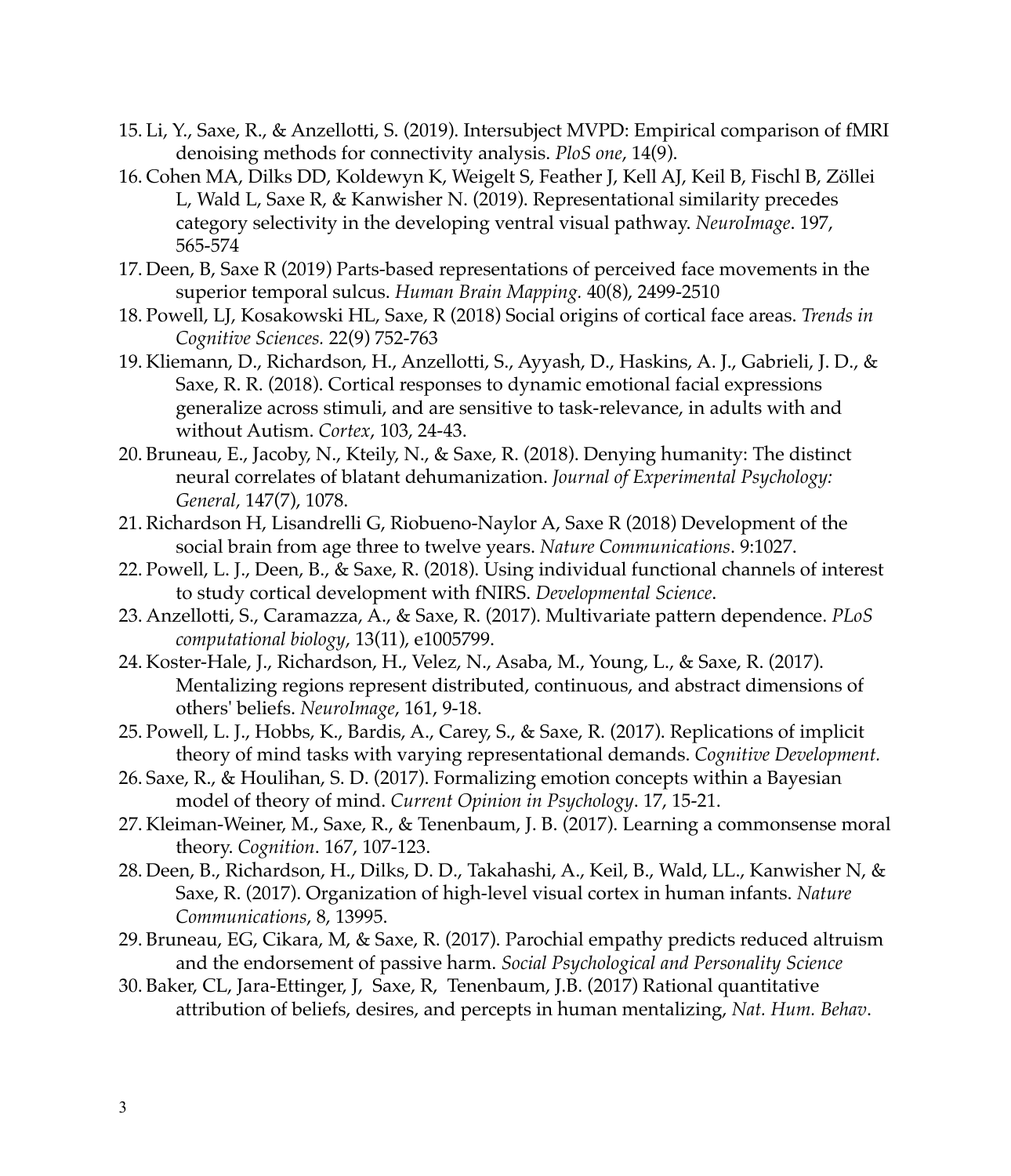- 31. Wasserman, E. A., Chakroff, A., Saxe, R., & Young, L. (2017). Illuminating the conceptual structure of the space of moral violations with searchlight representational similarity analysis. NeuroImage, 159, 371-387.
- 32. Anzellotti, S., Kliemann, D., Jacoby, N., & Saxe, R. (2017). Directed network discovery with dynamic network modeling. *Neuropsychologia*, 99, 1-11.
- 33. Kliemann, D., Jacoby, N., Anzellotti, S., & Saxe, R. R. (2016). Decoding task and stimulus representations in face-responsive cortex. *Cognitive Neuropsychology,* 1-16.
- 34. Jacoby, N., Bruneau, E., Koster-Hale, J., & Saxe, R. (2016). Localizing Pain Matrix and Theory of Mind networks with both verbal and non-verbal stimuli. *NeuroImage*, 126, 39-48.
- 35. Chakroff, A., Dungan, J., Koster-Hale, J., Brown, A., Saxe, R., & Young, L. (2016). When minds matter for moral judgment: intent information is neurally encoded for harmful but not impure acts. *Social cognitive and affective neuroscience*, nsv131, 476–484
- 36. Bruneau, E. G., Cikara, M., & Saxe, R. (2015). Minding the Gap: Narrative Descriptions about Mental States Attenuate Parochial Empathy. *PloS one*, 10(10), e0140838.
- 37. Bedny, M., Richardson, H., Saxe, R., (2015) "Visual" Cortex Responds to Spoken Language in Blind Children. *Journal of Neuroscience* 35(33):11674 –11681
- 38. Skerry, A.E., Saxe, R., (2015) Neural Representations of Emotion Are Organized around Abstract Event Features. *Current Biology* 25 (15), 1945-1954
- 39. Open Science Collaboration (2015). Estimating the reproducibility of psychological science. Science, 349(6251). DOI: 10.1126/science.aac4716
- 40. Deen, B., Koldewyn, K., Kanwisher, N., Saxe, R., (2015) Functional Organization of Social Perception and Cognition in the Superior Temporal Sulcus. *Cerebral Cortex*
- 41. Bruneau, E., Jacoby, N., Saxe, R., (2015) Empathic control through coordinated interaction of amygdala, theory of mind and extended pain matrix brain regions. *NeuroImage* 114: 105-119
- 42. Spunt, R.P., Elison, J.T., Dufour, N., Hurlemann, R., Saxe, R., Adolphs, R., (2015) Amygdala lesions do not compromise the cortical network for false-belief reasoning. *PNAS* 112 (15), 4827-4832
- 43. Deen, B., Saxe, R., Bedny M., (2015) Occipital Cortex of Blind Individuals Is Functionally Coupled with Executive Control Areas of Frontal Cortex. *Journal of Cognitive Neuroscience.* 7(8) 1633-1647
- 44. Osher, D.E., Saxe, R., Koldewyn, K., Gabrieli, J.D.E., Kanwisher, N., Saygin, Z. (2015) Structural Connectivity Fingerprints Predict Cortical Selectivity for Multiple Visual Categories across Cortex. *Cerebral Cortex.*
- 45. Skerry, A. E., & Saxe, R. (2014). A Common Neural Code for Perceived and Inferred Emotion. *Journal of Neuroscience,* 34(48), 15997-16008.
- 46. Phillips, J., Ong, D., Surtees, A., Xin, Y., Williams, S., Saxe, R., & Frank, M. (2014) A second look at automatic false belief representation: Reconsidering Kovács, Téglás, and Endress (2010). *Psychological Science.*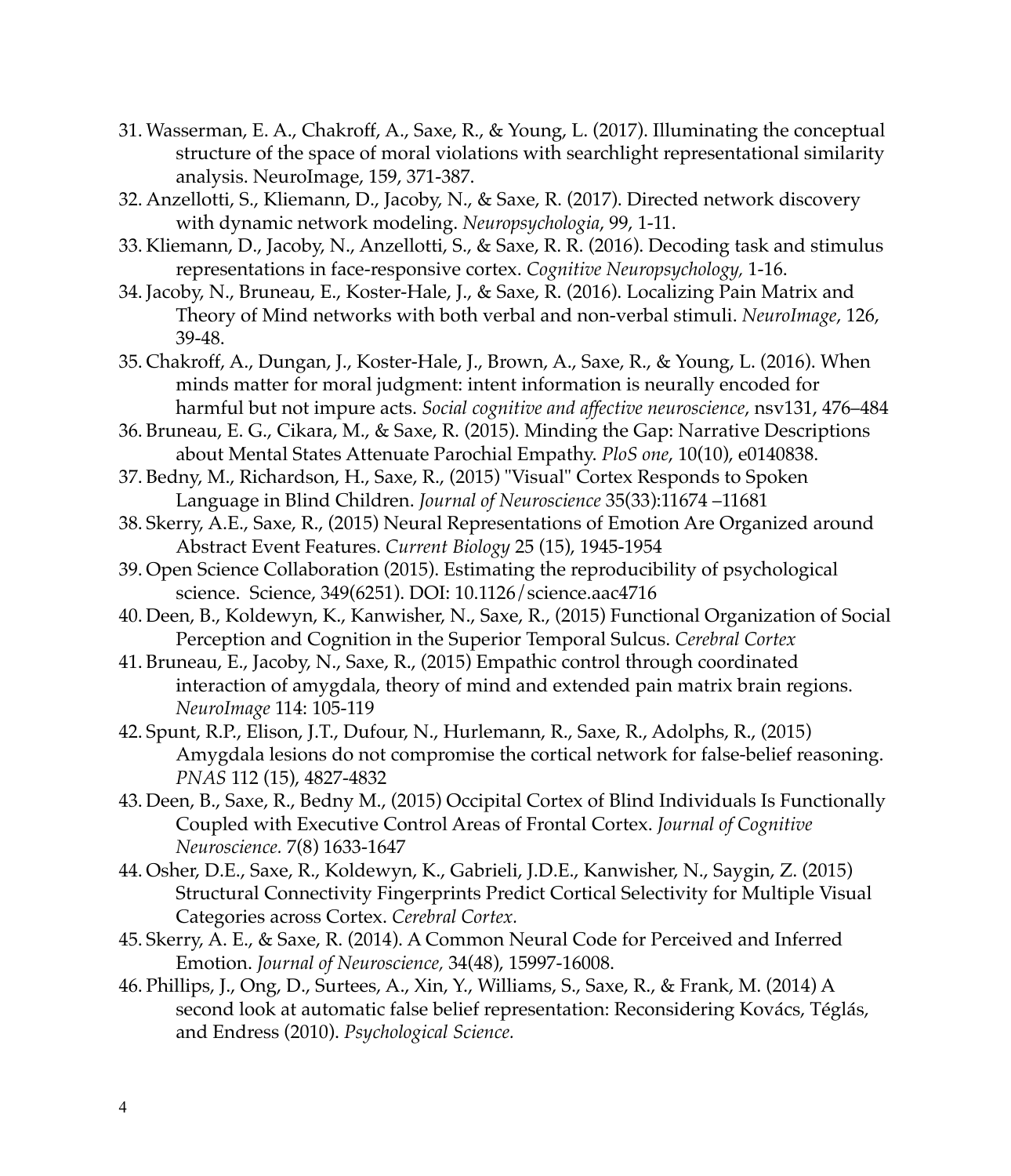- 47. Cikara, M., Bruneau, E., Van Bavel, J. J., & Saxe, R. (2014). Their pain gives us pleasure: How intergroup dynamics shape empathic failures and counter-empathic responses. *Journal of experimental social psychology*, 55, 110-125.
- 48. Jenkins AC, Dodell-Feder D, Saxe R, Knobe J (2014) The Neural Bases of Directed and Spontaneous Mental State Attributions to Group Agents. *PLoS ONE* 9(8): e105341.
- 49. Koster-Hale J, Bedny M, Saxe R (2014) Thinking about Seeing: perceptual sources of knowledge are encoded similarly in the theory of mind brain regions of sighted and blind adults. *Cognition.* 133 (1), 65-78
- 50. Cikara M, Jenkins A, Dufour N, Saxe R (2014) Reduced self-referential neural response during intergroup competition predicts competitor harm. *Neuroimage.* 96, 36-43
- 51. Koldewyn K, Yendiki A, Weigelt S, Gweon H, Julian J, Richardson H, Mallow C, Saxe R, Fischl B, & Kanwisher, N. (2014). Differences in the right inferior longitudinal fasciculus but no general disruption of white matter tracts in children with autism spectrum disorder. *PNAS* 111 (5), 1981-1986
- 52. Andrews-Hanna JR., Saxe R, Yarkoni T. (2014). Contributions of episodic retrieval and mentalizing to autobiographical thought: Evidence from functional neuroimaging, resting-state connectivity, and fMRI meta-analyses. *NeuroImage.* 91, 324-335
- 53. Bedny M, Dravida S, Saxe R (2014) Shindigs, Brunches, and Rodeos: The Neural Basis of Event Words. *Cognitive, Affective, and Behavioral Neuroscience.* 14(3) 891-901
- 54. Koster-Hale J, Saxe R (2013) Theory of Mind: a neural prediction problem. *Neuron*. 79:836-848
- 55. Dufour N, Redcay E, Young L, Mavros PL, Moran JM, Triantafyllou C, Gabrieli JDE, Saxe R (2013) Similar brain activation during false belief tasks in a large sample of adults with and without Autism. *PLoSOne* 8(9): e75468.
- 56. Dravida S, Saxe R, Bedny M (2013) People can understand descriptions of motion without activating visual motion brain regions. *Frontiers in language sciences.* 4:537
- 57. Koster-Hale J, Saxe R, Dungan J, Young LY (2013). Decoding moral judgements from neural representations of intentions. *PNAS*. 110(14): 5648–5653
- 58. Bruneau E, Dufour N, Saxe R (2013) How We Know It Hurts: Item Analysis of Written Narratives Reveals Distinct Neural Responses to Others' Physical Pain and Emotional Suffering. *PLoSOne*. 8(4): e63085. doi:10.1371/journal.pone.0063085
- 59. Gibson E, Piantadosi S, Brink K, Bergen L, Lim E, Saxe R (2013) A noisy-channel account of cross-linguistic word order variation. *Psychological Science*. 24:1079-1088
- 60. Frank M, Saxe R (2012) Teaching replication. *Perspectives in Psychological Science* 7:600-604
- 61. Redcay E, Kleiner M, Saxe R (2012) Look at this: the neural correlates of initiating and responding to bids for joint attention. *Frontiers in Neuroscience* 6:1-14
- 62. Bruneau E, Saxe R (2012) The power of being heard: the benefits of 'perspective-giving' in the context of intergroup conflict. *Journal of Experimental Social Psychology* 48(4): 855–866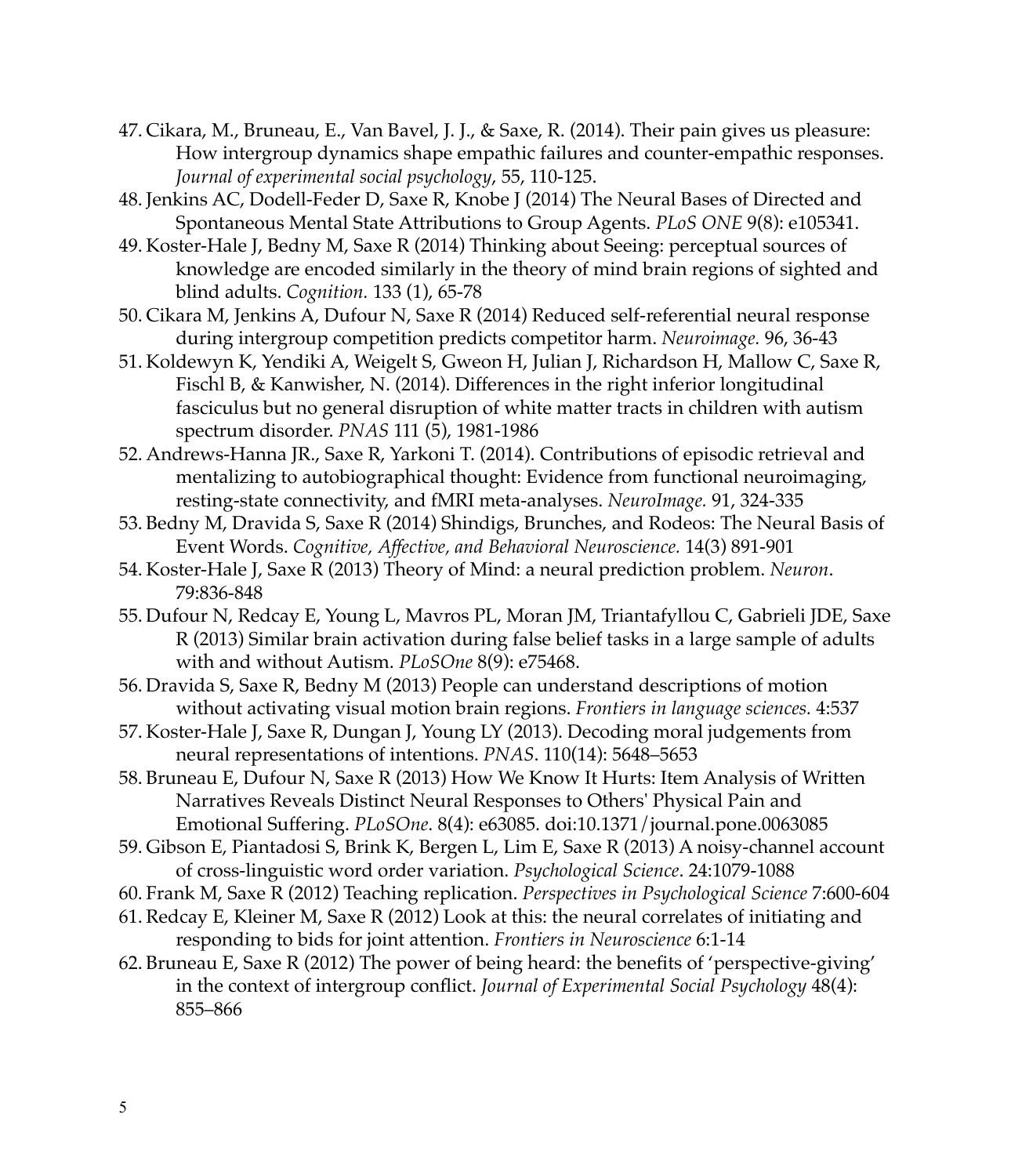- 63. Redcay E, Dodell-Feder D, Mavros PL, Kleiner M, Pearrow M, Triantafyllou C, Gabrieli J, Saxe R (2013) Atypical brain activation patterns during a face-to-face joint attention game in adults with autism spectrum disorder. *Human Brain Mapping.* 34(10):2511-23
- 64. Bedny M, Pascual-Leone A, Dravida S, Saxe R (2012) A sensitive period for language in the visual cortex: Distinct patterns of plasticity in congenitally versus late blind adults. *Brain and Language*. 122(3):162-70.
- 65. Bedny M, Saxe R (2012) Insights into the origins of knowledge from the cognitive neuroscience of blindness. *Cognitive Neuropsychology.* 29(1-2):56-84*.*
- 66. Dungan J, Saxe R (2012) Matched False-Belief Performance During Verbal and Nonverbal Interference. *Cognitive Science*. 36(6):1148-56
- 67. Gweon H, Dodell-Feder D, Bedny M, Saxe R (2012) Theory of Mind performance in children correlates with functional specialization of brain regions recruited for thinking about thoughts. *Child Developmen*t. 83(6):1853-68
- 68. Frank MC, Vul E, Saxe R. (2012). Measuring the Development of Social Attention Using Free-Viewing. *Infancy*. 17(4):355-75
- 69. Balas, B., Kanwisher, N., Saxe, R.(2012) Thin-slice perception develops slowly. *Journal of Experimental Child Psychology.* 112(2):257-264
- 70. Bruneau E, Dufour N, Saxe R (2012) Social cognition in members of conflict groups: behavioural and neural responses in Arabs, Israelis and South Americans to each other's misfortunes. *Philos Trans R Soc Lond B Biol Sci*. 367(1589):717-30
- 71. Frank M, Fedorenko E, Lai P, Saxe R, Gibson E (2012) Verbal interference suppresses exact numerical representation. *Cognitive Psychology* 64(1-2):74-92
- 72. Bruneau E, Pluta A, Saxe R (2012) Distinct roles of the 'Shared Pain' and 'Theory of Mind' networks in processing others' emotional suffering. *Neuropsychologia* 50(2): 219-31
- 73. Bedny M, Caramazza A, Pascual-Leone A, Saxe R. (2012) Typical neural representations of action verbs develop without vision. *Cerebral Cortex*. 22(2): 286-293
- 74. Saygin Z, Osher DE, Koldewyn K, Reynolds G, Gabrieli JDE, Saxe R (2011) Anatomical connectivity patterns predict face-selectivity in the fusiform gyrus. *Nature Neuroscience.* 15(2):321-7
- 75. Pitcher D, Dilks D, Saxe R, Triantafyllou C, Kanwisher N (2011) Differential selectivity for dynamic versus static information in face-selective cortical regions. *Neuroimage*. 56(4):2356-63
- 76. Cikara M, Bruneau E, Saxe R (2011) Us and Them: Intergroup failures of empathy. *Current Directions in Psychological Science*. 20(3):149-53
- 77. Young, L., Saxe, R. (2011). When ignorance is no excuse: Different roles for intent across moral domains. *Cognition*. 120(2) 149-298.
- 78. Bedny M, Pascual-Leone A, Dodell-Feder D, Fedorenko E, Saxe R. (2011) Language processing in the occipital cortex of congenitally blind adults. *PNAS*. 108(11): 4429-4434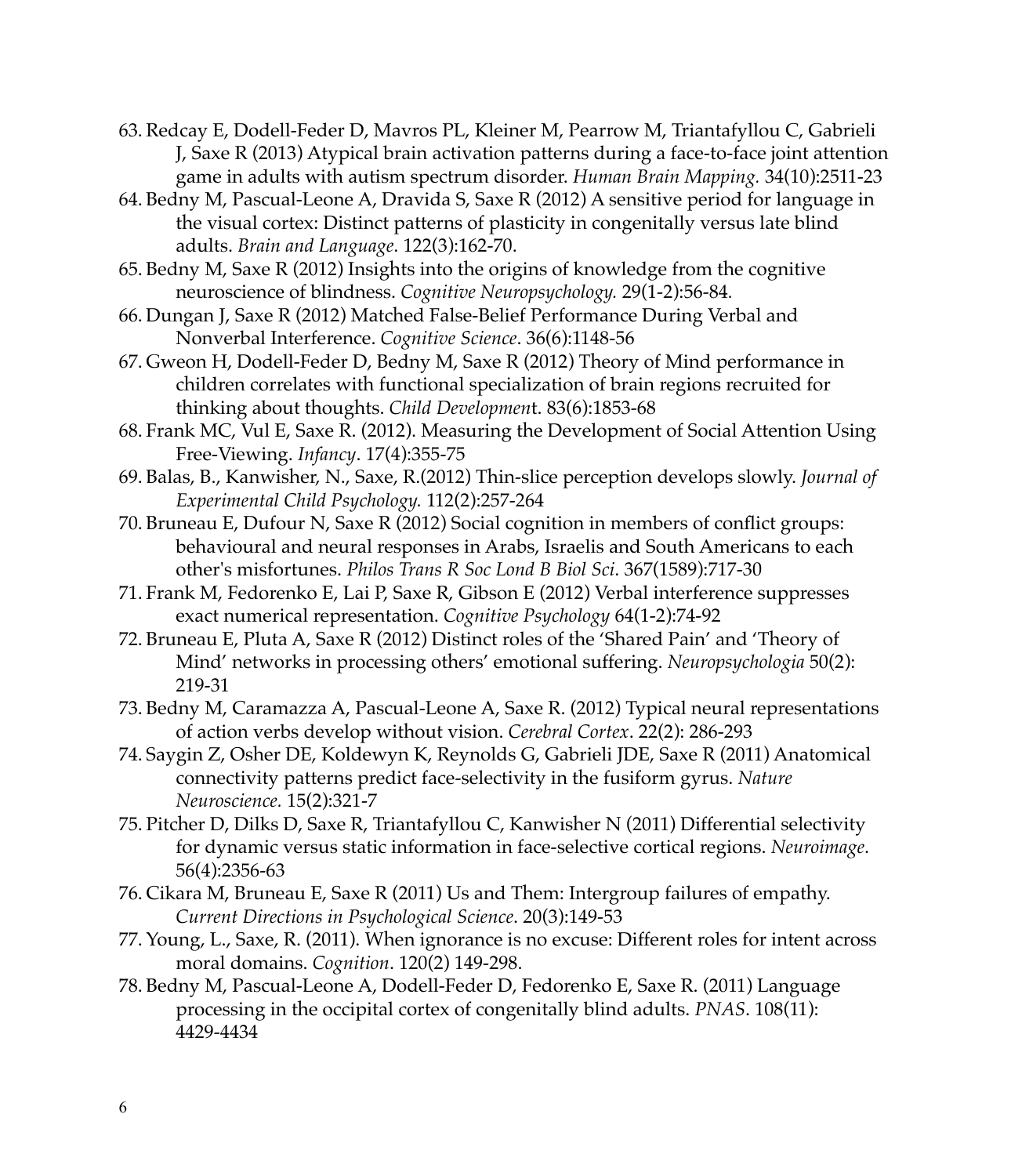- 79. Dodell-Feder D, Koster-Hale J, Bedny M, Saxe R (2011) fMRI item analysis in a theory of mind task. *Neuroimage*. 55(2), 705-12
- 80. Moran JM, Young L, Saxe R., Lee SM, O'Young D, Mavros P, Gabrieli J (2011). Impaired theory of mind for moral judgement in high-functioning autism. *PNAS*. 108(7) 2688-2692
- 81. Whitfield-Gabrieli S, Moran JM, Nieto-Castanon A, Triantafyllou C, Saxe R, Gabrieli J (2011) Associations and dissociations between default and self-reference networks in the human brain. *Neuroimage*. 55(1) 225-32
- 82. Young L, Scholz J, Saxe R (2011) Neural evidence for "intuitive prosecution": the use of mental state information for negative moral verdicts. *Social Neuroscience.*
- 83. Bedny M, Konkle T, Pelphrey K, Saxe R, Pascual-Leone A (2010) Sensitive period for a multi-modal response in human MT/MST. *Current Biology*. 20(21), 1900-6
- 84. Bruneau E, Saxe R (2010) Attitudes towards the outgroup are predicted by activity in the precuneus in Arabs and Israelis. *Neuroimage.* 52(4), 1704-11
- 85. Young L, Dodell-Feder D, Saxe R. (2010). What gets the attention of the temporo-parietal junction? An fMRI investigation of attention and theory of mind. *Neuropsychologia* 48, 2658–64
- 86. Young L, Camprodon JA, Hauser M, Pascual-Leone A, Saxe R (2010) Disruption of the right temporo-parietal junction with transcranial magnetic stimulation reduces the role of beliefs in moral judgments. *PNAS,* 107(15), 6753-8
- 87. Redcay E, Dodell-Feder D, Pearrow MJ, Mavros PL, Kleiner M, Gabrieli JDE, Saxe R (2010) Live face-to-face interaction during fMRI: A new tool for social cognitive neuroscience. *NeuroImage.* 50(4), 1639-1647
- 88. Young L, Nichols S, Saxe R (2010) Investigating the neural and cognitive basis of moral luck: It's not what you do but what you know. *Review of Philosophy and Psychology.*
- 89. Baraff-Bonawitz E, Ferranti D, Saxe R, Gopnik A, Meltzoff AN, Woodward J, Schulz LE (2010) Just do it? Investigating the gap between prediction and action in children's causal inferences. *Cognition.* 115, 104-117
- 90. Baker CI, Saxe R, Tenenbaum JB (2009) Action understanding as inverse planning. *Cognition* 113(3):329-49
- 91. Saxe R, Whitfield-Gabrieli S, Scholz J, Pelphrey K. (2009). Brain Regions for Perceiving and Reasoning about Other People in School-aged Children. *Child Development* 80(4): 1197-1209
- 92. Bedny M, Pascual-Leone A, Saxe R. (2009) Growing up blind does not change the neural bases of Theory of Mind. *PNAS.* 106(27): 11312-7.
- 93. Young L, Saxe R. (2009) Innocent Intentions: A correlation between forgiveness for accidental harm and neural activity. *Journal of Cognitive Neuroscience.* 47(10):2065-72
- 94. Young L, Saxe R. (2009). An fMRI investigation of spontaneous mental state inference for moral judgement. *Journal of Cognitive Neuroscience.* 21(7):1396-1405.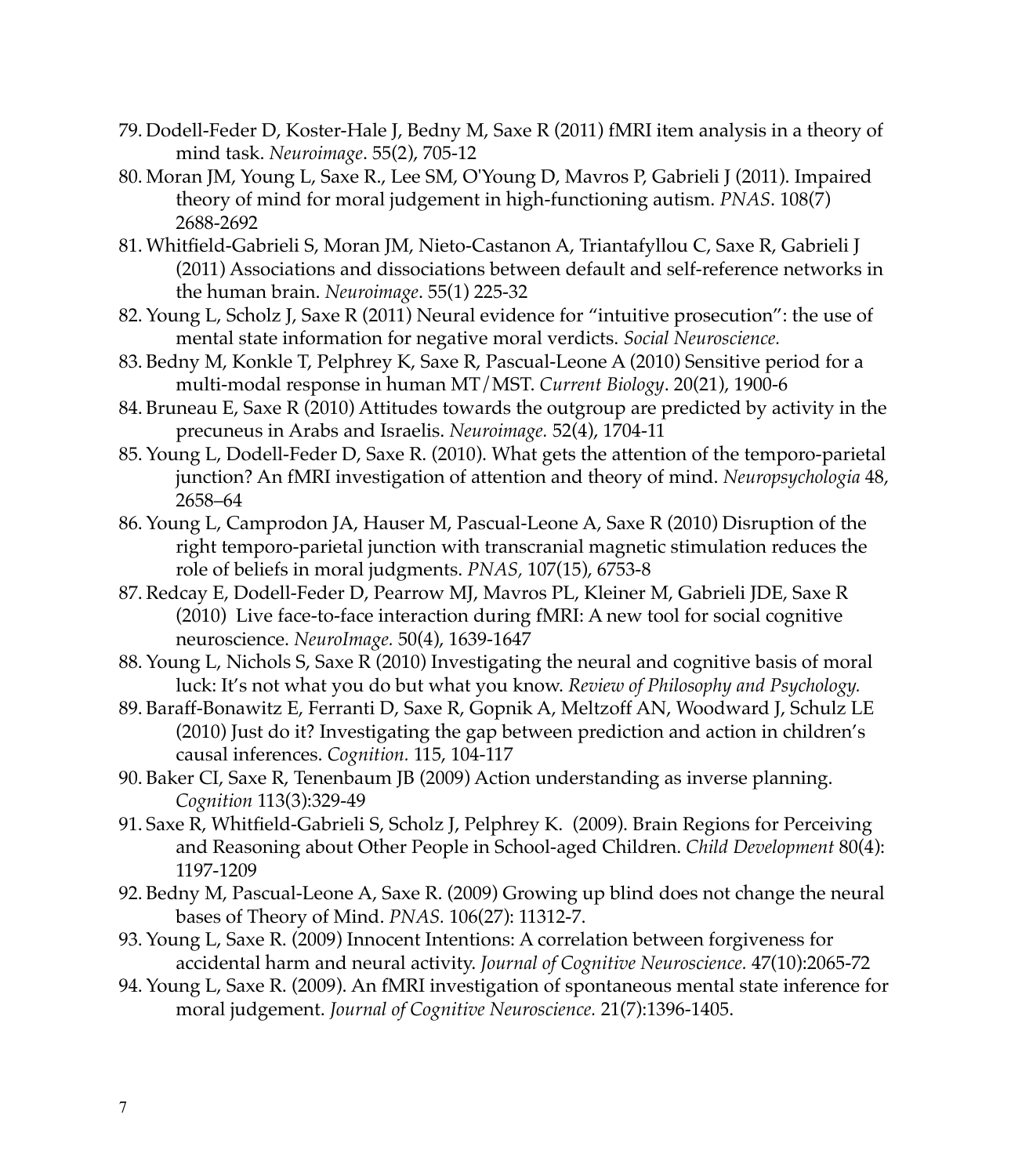- 95. Scholz J, Triantafyllou C, Whitfield-Gabrieli S, Brown EN, Saxe R. (2009). Distinct regions of right temporo-parietal junction are selective for theory of mind and exogenous attention. *PloS One* 4(3)
- 96. Bedny M, Caramazza A, Grossman E, Pascual-Leone A, Saxe R (2008). Concepts are more than percepts: the case of action verbs. *Journal of Neuroscience* 28(44):11347-53.
- 97. Kliemann D, Young L, Scholz J, Saxe R (2008) The influence of prior record on moral judgment. *Neuropsychologia.* 46: 2949–2957
- 98. Young L, Saxe R (2008). The neural basis of belief encoding and integration in moral judgment. *Neuroimage.*40(4): 1912-1920
- 99. Young L, Cuhsman F, Hauser M, Saxe R (2007) The neural basis of the interaction between theory of mind and moral judgment. *PNAS* 104(20):8235-40.
- 100.Saxe R, Tzelnic T, Carey S (2007) Knowing who-dunnit: infants infer the agent of an unseen causal interaction. *Developmental Psychology* 43(1):149-58
- 101.Saxe R, Schulz LE, Jiang YV (2006) Reading Minds versus Following Rules: Dissociating Theory of Mind and Executive Control in the Brain. *Social Neuroscience.* 1(3-4):284-98
- 102.Saxe R, Moran JE, Scholz J, Gabrieli J (2006) Overlapping and non-overlapping brain regions for theory of mind and self reflection in individual subjects. *Social Cognitive and Affective Neuroscience.* 1(3):229-34
- 103.Saxe R, Carey S (2006) The perception of causality in infancy. *Acta Psychologica* 123(1-2): 144-65
- 104.Saxe, R. & Powell L. (2006) It's the thought that counts: specific brain regions for one component of Theory of Mind. *Psychological Science* 17(8):692-9
- 105.Saxe R (2006) Why and how to use fMRI to study Theory of Mind. *Brain Research.*  1079(1):57-65
- 106.Saxe R (2006) Uniquely Human Social Cognition. *Current Opinion Neurobiology* 16(2): 235-9
- 107.Saxe R, Brett M, Kanwisher N (2006) Divide and conquer: a defense of functional localisers. *Neuroimage.* 30(4):1088-96
- 108.Saxe R, Tzelnic T, Carey S. (2006) Five-month-old infants know that humans are solid, like inanimate objects. *Cognition* 101(1):B1-8
- 109.Saxe R, Jamal N, Powell L (2006) My body or yours? The effect of visual perspective on cortical body representation. *Cerebral Cortex* 16(2):178-82
- 110.Saxe R, Tenenbaum J, Carey S. (2005) Secret Agents: 10- and 12-month-old infants' inferences about hidden causes. *Psychological Science* 16(12):995-1001
- 111.Saxe R. (2005) Against Simulation: the Argument from Error. *Trends in Cognitive Science*  9(4):174-9; and Saxe R. (2005) Tuning forks in the mind: Reply to Goldman & Sebanz. *Trends in Cognitive Science*; and Saxe R. (2005) On ignorance and being wrong: Reply to Gordon. *Trends in Cognitive Science*, and Saxe, R (2005) Hybrid Vigour: Reply to Mitchell. *Trends in Cognitive Science.*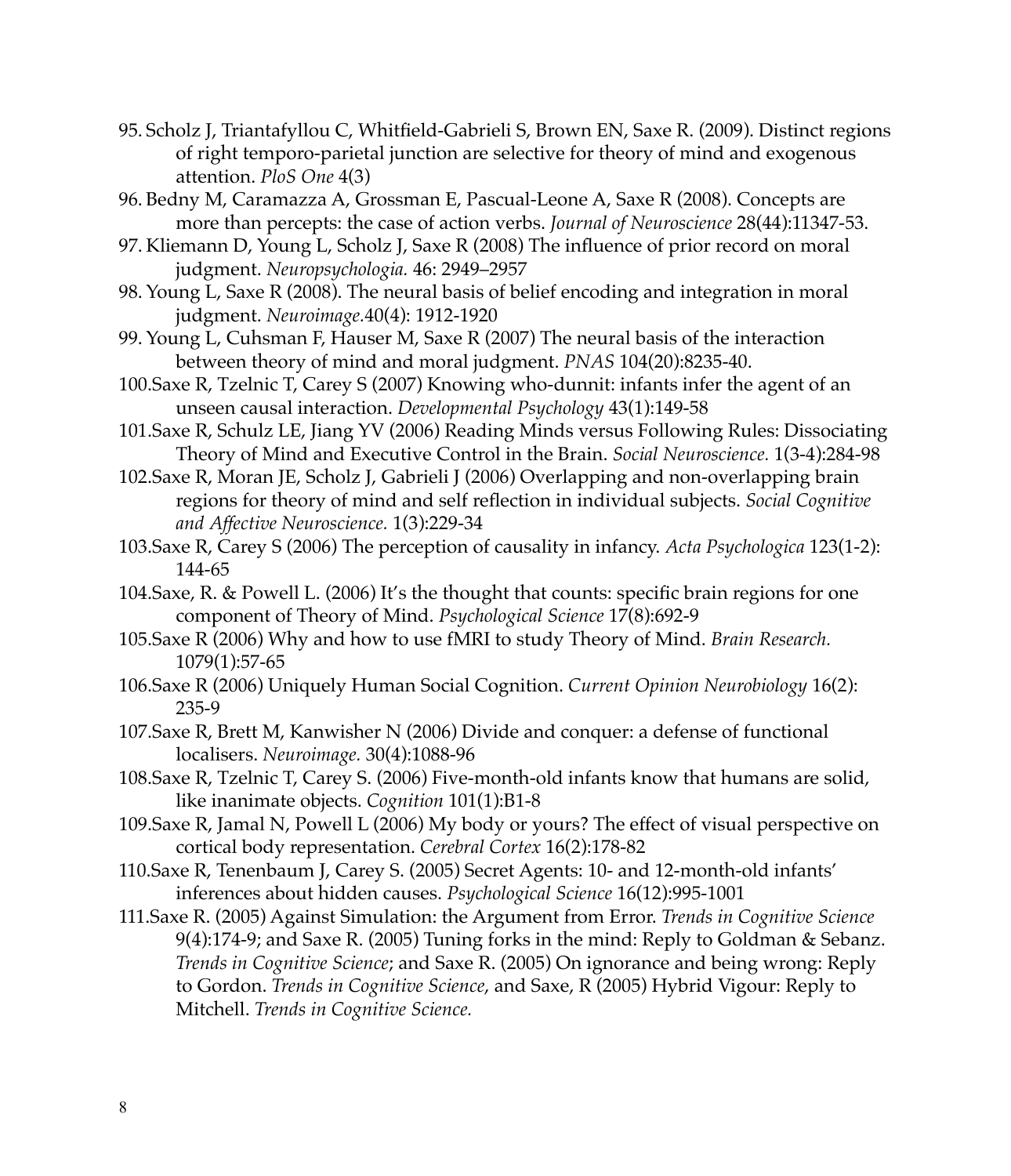- 112.Heberlein A, Saxe R. (2005) Dissociation between Emotion and Personality Judgements: Convergent evidence from functional neuroimaging. *NeuroImage* 28(4):770-7
- 113.Saxe R, Wexler A (2005) Making sense of another mind: the role of the right temporoparietal junction *Neuropsychologia* 43(10):1391-9
- 114.Howard IP, Hu G, Saxe R, James EZ. (2005) Visual orientation in a mirror world tilted 90 degrees. *Perception* 34(1):7-15.
- 115.Saxe R, Xiao DK, Kovacs G, Perrett DI, Kanwisher N (2004) A region of right posterior superior temporal sulcus responds to observed intentional actions. *Neuropsychologia*  42(11):1435-46
- 116.Jiang Y, Saxe R, Kanwisher N (2004) Functional magnetic resonance imaging provides new constraints on theories of the psychological refractory period *Psychological Science* **15**(6):390-6
- 117.Saxe R, Carey S, Kanwisher N (2004) Understanding other minds: linking developmental psychology and functional neuroimaging *Annual Review of Psychology* **55**:87-124
- 118.Saxe R, Kanwisher N (2003) People thinking about thinking people: fMRI studies of Theory of Mind. *Neuroimage*. **19**(4):1835-42; reprinted in (Ed J Cacioppo & G. Bernston) *Social Neuroscience.* New York: Psychology Press

# *Publications — Peer-Reviewed Conference Papers*

- 119.Anzellotti S, Houlihan SD, Saxe R (CCN 2017) Nonlinear Statistical Dependence Outperforms Linear Dependence in Bayesian Inferences about the Neural Networks Underlying Simulated fMRI Data
- 120.Campero A, Felbo B, Tenenbaum J, Saxe R (CCN 2017) First Step in Combining Cognitive Event Features and Natural Language Representations to Predict Emotions
- 121.Deen, B., Kanwisher, N., & Saxe, R. (VSS 2014). Exploring the functional organization of the superior temporal sulcus with a broad set of naturalistic stimuli.
- 122.Deen, B. & Saxe, R. (CogSci 2012). Neural correlates of social perception: The posterior superior temporal sulcus is modulated by action rationality, but not animacy.
- 123.Koster-Hale, J., Dungan, J., Saxe, R., & Young, L. (CogSci 2012). Thinking in Patterns: using multi-voxel pattern analyses to find neural correlates of moral judgment in neurotypical and ASD populations.
- 124.Dufour, N., Redcay, R., Young, L., Mavros, P., Moran, J., Triantafyllou, C., Gabrieli, J., & Saxe, R. (CogSci 2012). What explains variability in brain regions associate with Theory of Mind in a large sample of neurotypical adults and adults with ASD?
- 125.Richardson, H., Baker, C., Tenenbaum, J., & Saxe, R. (Cog Sci 2012). The Development of Joint Belief-Desire Inferences.
- 126.Ichinco, D., Frank, M. C., & Saxe, R. (CogSci 2009). Cross-situational word learning respects mutual exclusivity.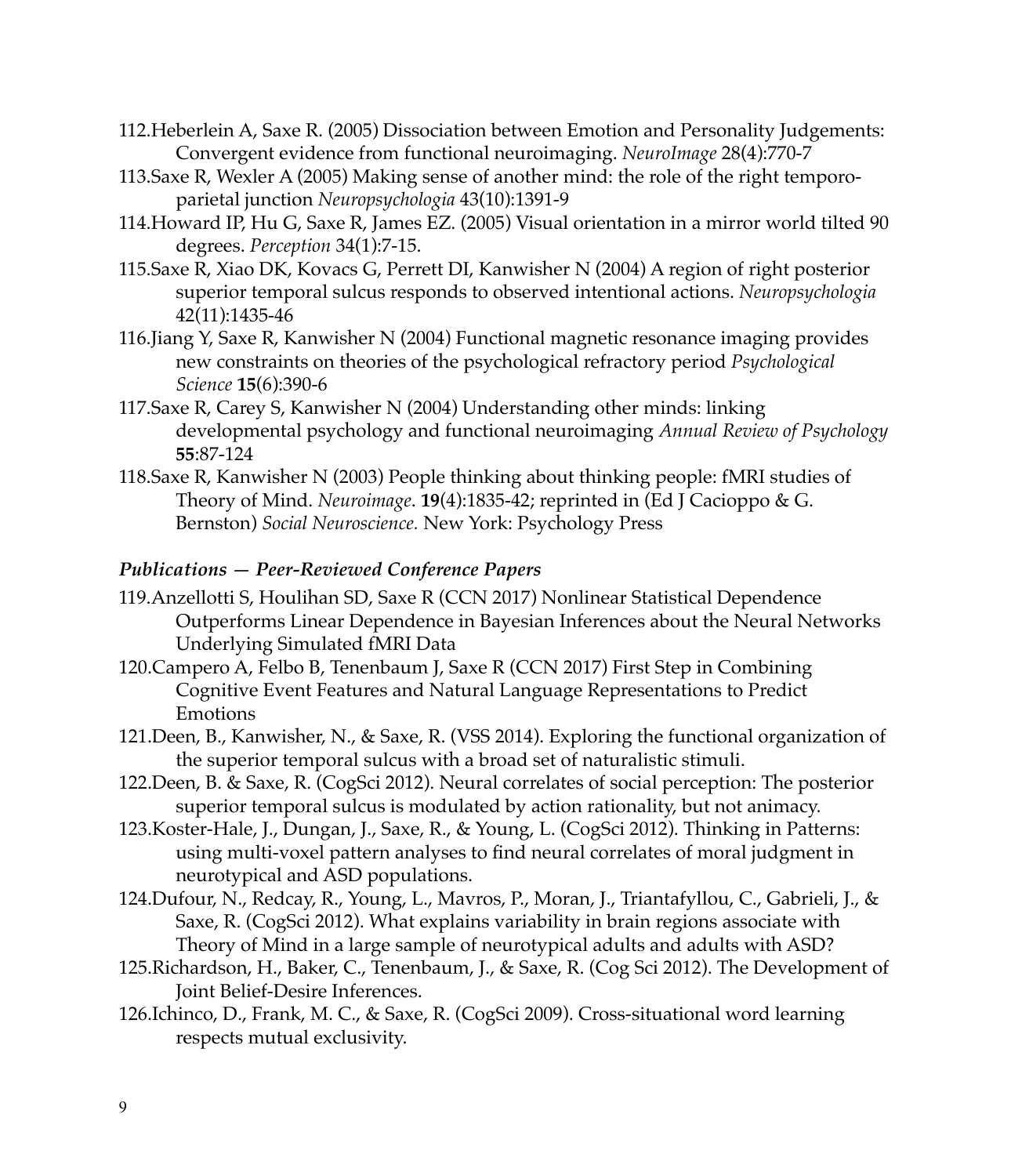127.Baker C., Tenenbaum J., & Saxe R. (CogSci 2007) Goal inference as inverse planning. 128.Baker C., Tenenbaum J., & Saxe R. (NIPS 2006) Bayesian models of perceiving intentional action

#### *Publications — Chapters and Editorials*

- 129. Richardson, H., & Saxe, R. (2020). Early signatures of and developmental change in brain regions for theory of mind. In Neural Circuit and Cognitive Development (pp. 467-484). Academic Press.
- 130.Kosakowski, H. L., & Saxe, R. (2018). "Affective Theory of Mind" and the Function of the Ventral Medial Prefrontal Cortex. *Cognitive And Behavioral Neurology*, 31(1), 36-50.
- 131.Saxe, R. (2018). Seeing Other Minds in 3D. *Trends in cognitive sciences*, 22(3), 193-195.
- 132.Richardson, H., & Saxe, R. (2016). Using MRI to study developmental change in theory of mind. in *Social Cognition: Development Across the Life Span*, 210.
- 133.Skerry, A. E., & Saxe, R. (2016). What neuroscience can reveal about cognition and its origins. in *Core Knowledge and Conceptual Change*, 321.
- 134. Saxe, R (2016) The moral status of accidents. *PNAS commentary*
- 135. Saxe R, Young L (2014) Theory of Mind: How brains think about thoughts. In the *Handbook of cognitive neuroscience.*
- 136. Koster-Hale J, Saxe R (2013) Functional Neuroimaging of Theory of Mind. In Baron-Cohen, Lombardo & Tager-Flusberg (Ed) Understanding Other Minds, 3rd Ed.
- 137. Saxe R (2013) The new puzzle of Theory of Mind development. In *Navigating the Social World: What Infants, Children, and Other Species Can Teach Us*. Ed: M Banaji & S Gelman.
- 138. Redcay E & Saxe R (2013) Do you see what I see? The neural bases of joint attention *Agency and Joint Attention*. Ed: J Metcalfe & H Terrace. Oxford University Press.
- 139. Saxe R (2012) How should we manage peer review and why? Commentary on Nosek & Bar-Anan (2012) *Psychological Inquiry* 23(3):301-302
- 140. Gweon H & Saxe R (2012) Developmental cognitive neuroscience of ToM: when everything we thought we knew is wrong. In *Developmental Neuroscience* Ed: P Rakic & J Rubsenstein, Academic Press
- 141. Saxe R (2009) The right temporo-parietal junction: a specific brain region for thinking about thoughts. *Handbook of Theory of Mind*. Ed: A Leslie & T German
- 142. Saxe R & Pelphrey K (2009) Introduction to a Special Section of Developmental Social Cognitive Neuroscience. *Child Development* 80(4):946-51.
- 143. Saxe R & Offen S (2009) Seeing ourselves: what vision can teach us about metacognition. In Ed (G Dimaggio, PH Lysaker). *Metacognition and Severe Adult Mental Disorders: From basic research to treatment.*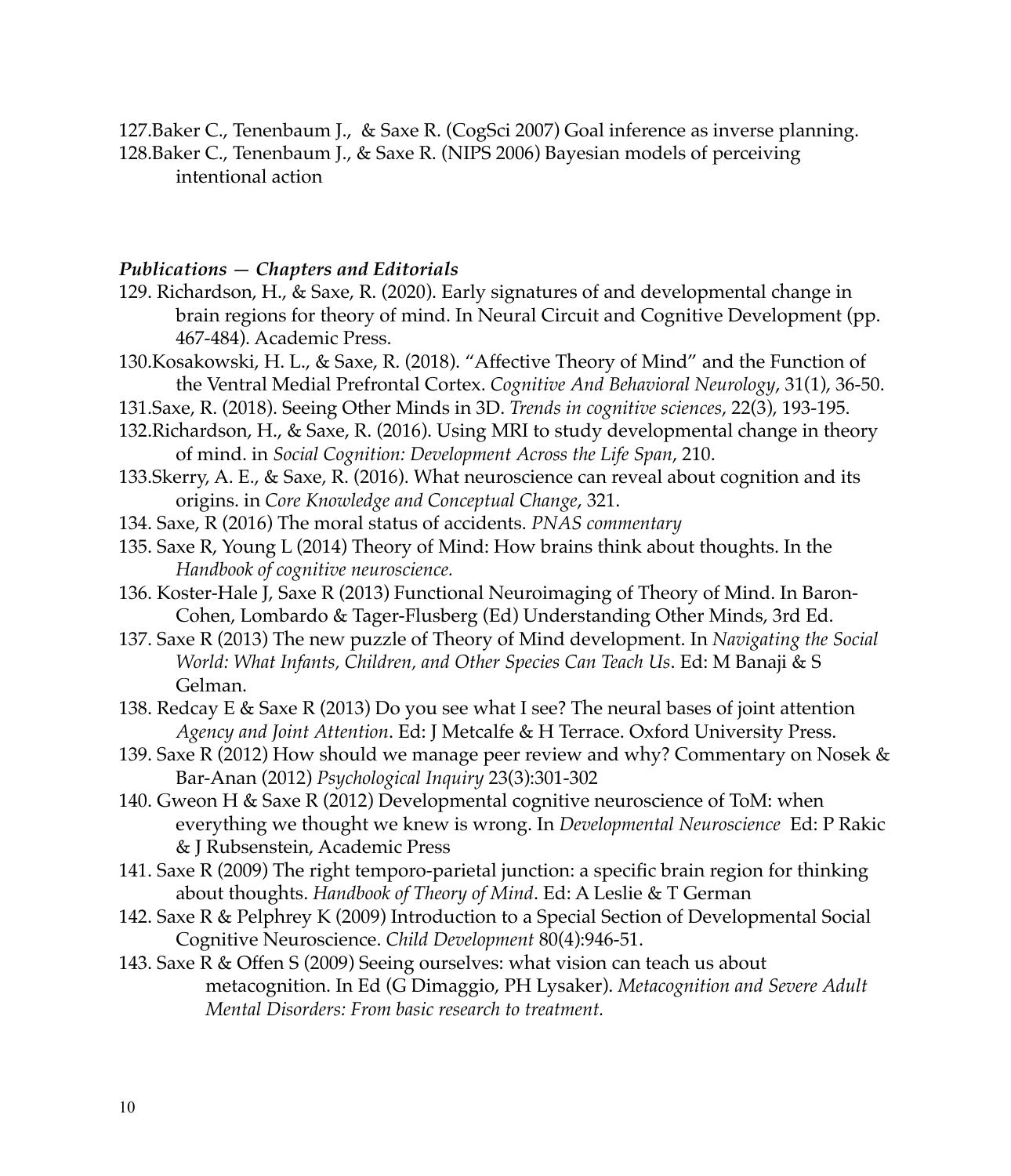- 144. Saxe R (2009) The happiness of the fish: evidence for a common theory of one's own and others' actions. In Ed (K Markman, B Klein, J Suhr). *The Handbook of Imagination and Mental Simulation.*
- 145. Saxe R (2009) Theory of Mind (Neural Basis). *Encyclopedia of Consciousness.*
- 146. Saxe R (2007) What was I thinking? Developmental and neural connections between Theory of Mind, Memory and the Self. *Attention and Performance. XXII*. Ed. Y. Rossetti, P. Hagard, M. Kawato.
- 147.Saxe R (2005) Four brain regions for one theory of mind? In (Ed. J Cacioppo) *People thinking about People.* Cambridge: MIT Press.

#### *Publications — Public Essays and Book Reviews*

148.Saxe R (2013) Learning from Students. *MIT Faculty Newsletter* XXV(5)

- 149.Young L, Saxe R (2010) It's not just what you do, but what's on your mind: a review of Kwame Anthony Appiah's 'Experiments in Ethics'. *Neuroethics.*
- 150.Saxe R (2009) The neural evidence for Simulation is weaker than I think you think it is. *Book Symposium on 'Simulating Minds' in Philosophical Studies.*
- 151.Saxe R (2008) If a brain breaks, can it be fixed? Review of Normal Doidge's The brain that changes itself. *Literary review of Canada*
- 152.Saxe R (2008) Commentary on 1985 paper on Theory of Mind. *Simons Foundation*
- 153.Saxe R, Haushofer J (2008) For love or Money: a common neural currency for Social and Monetary Reward. *Neuron*. 58, 164-5.
- 154.Saxe R (2007) Fantasies that Coincide with Reality. Review of C Frith's 'Making up the Mind.' *Trends in Cognitive Sciences*
- 155.Saxe R (2007) How to fill a jury box: race matters. *Mind Matters Scientific American blog.*
- 156.Saxe R, Schulz LE (2006) Why we read literary criticism: review of L Zunshine's 'Why we read fiction: Theory of Mind and the novel'. *Trends in Cognitive Sciences*
- 157.Saxe R (2006) The Forbidden Experiment. *Boston Review*
- 158.Saxe R (2006) The Forbidden Experiment. *Literary Review of Canada*
- 159.Saxe R (2005) But we were feeling happy: review of K Oatley's 'Emotions: A Brief History". *Literary Review of Canada*

160.Saxe R (2005) Do the right thing. *Boston Review*

161.Saxe R (2004) Reading your mind. *Boston Review.*

#### *Publications - Edited Book*

Saxe R**,** Baron-Cohen S (2007) Theory of Mind. *Psychology Press.*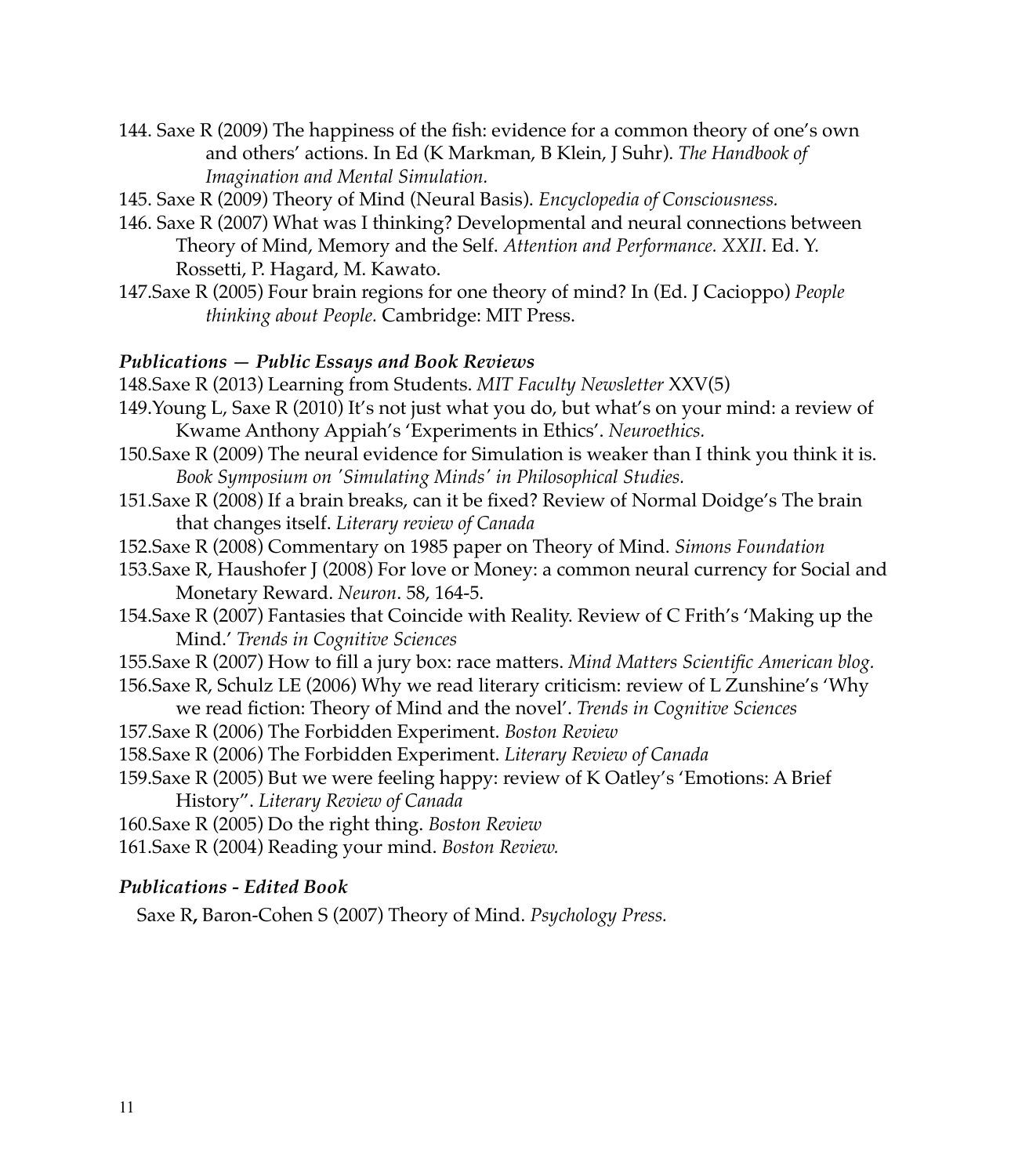*Major Research Support* (Direct funds only)

| 2020-2023                                         | PI | "Why we punish"                                                                                                | Patrick J McGovern Foundation | \$850,000  |  |
|---------------------------------------------------|----|----------------------------------------------------------------------------------------------------------------|-------------------------------|------------|--|
| 2018-2019<br>humans"                              | PI | "Conserved neural mechanisms for social motivation in mice and<br><b>SFARI</b>                                 |                               | \$80,000   |  |
| 2017-2019                                         | PI | "Using fMRI in awake human infants to study functional<br>development of cortex" NIH<br>\$300,000              |                               |            |  |
| 2016-2019<br><b>NSF</b>                           | PI | "Neural measures of social reward and information value in infants"                                            |                               | \$600,000  |  |
| 2015-2017                                         |    | co-PI "Language Pragmatics - Targeted Project"                                                                 |                               |            |  |
|                                                   |    | Simons Center for the Social Brain                                                                             |                               | \$222,011  |  |
| 2012-2017<br>NIH RO1                              | PI | "Impairments of Theory of Mind disrupt patterns of brain activity"                                             |                               | \$629,160  |  |
| 2012-2014                                         | PI | "Neurobiology of Narrative Influence in Inter-group Conflict"                                                  |                               |            |  |
| <b>DARPA</b>                                      |    |                                                                                                                |                               | \$831,191  |  |
| 2011-2012 PI                                      |    | "Development of cross modal plasticity in occipital cortex of blind<br>children" Harvard NeuroDiscovery Center |                               | \$75,000   |  |
| 2010-2015                                         | PI | "Typical and atypical development of brain regions for Theory of<br>Mind" NSF CAREER                           |                               | \$446,067  |  |
| 2009-2013                                         |    | PI "Neural measures of inter-group conflict"                                                                   |                               |            |  |
|                                                   |    | Office of Naval Research                                                                                       |                               | \$666,807  |  |
| 2008-2013                                         | PI | "Neural mechanisms of human social cognition"                                                                  |                               |            |  |
| Packard Foundation                                |    |                                                                                                                | \$875,000                     |            |  |
| 2008-2011 PI                                      |    | "Neural Basis of Social Cognition in ASD"                                                                      |                               |            |  |
| Simons Foundation<br>\$684,505.                   |    |                                                                                                                |                               |            |  |
| 2008-2009                                         | PI | "Neural mechanisms of de-radicalisation: pilot studies"                                                        |                               |            |  |
| Alliance of Civilizations Media Fund<br>\$100,000 |    |                                                                                                                |                               |            |  |
| 2007-2012                                         |    | Co-PI "Autism and Dyslexia Project"                                                                            |                               |            |  |
| <b>Ellison Medical Foundation</b><br>\$650,097    |    |                                                                                                                |                               |            |  |
| $2007 - 2011$                                     | PI | "Neural Basis of Theory of Mind in Typical Development and Autism"<br>John Merck Scholars Program              |                               | \$300,000. |  |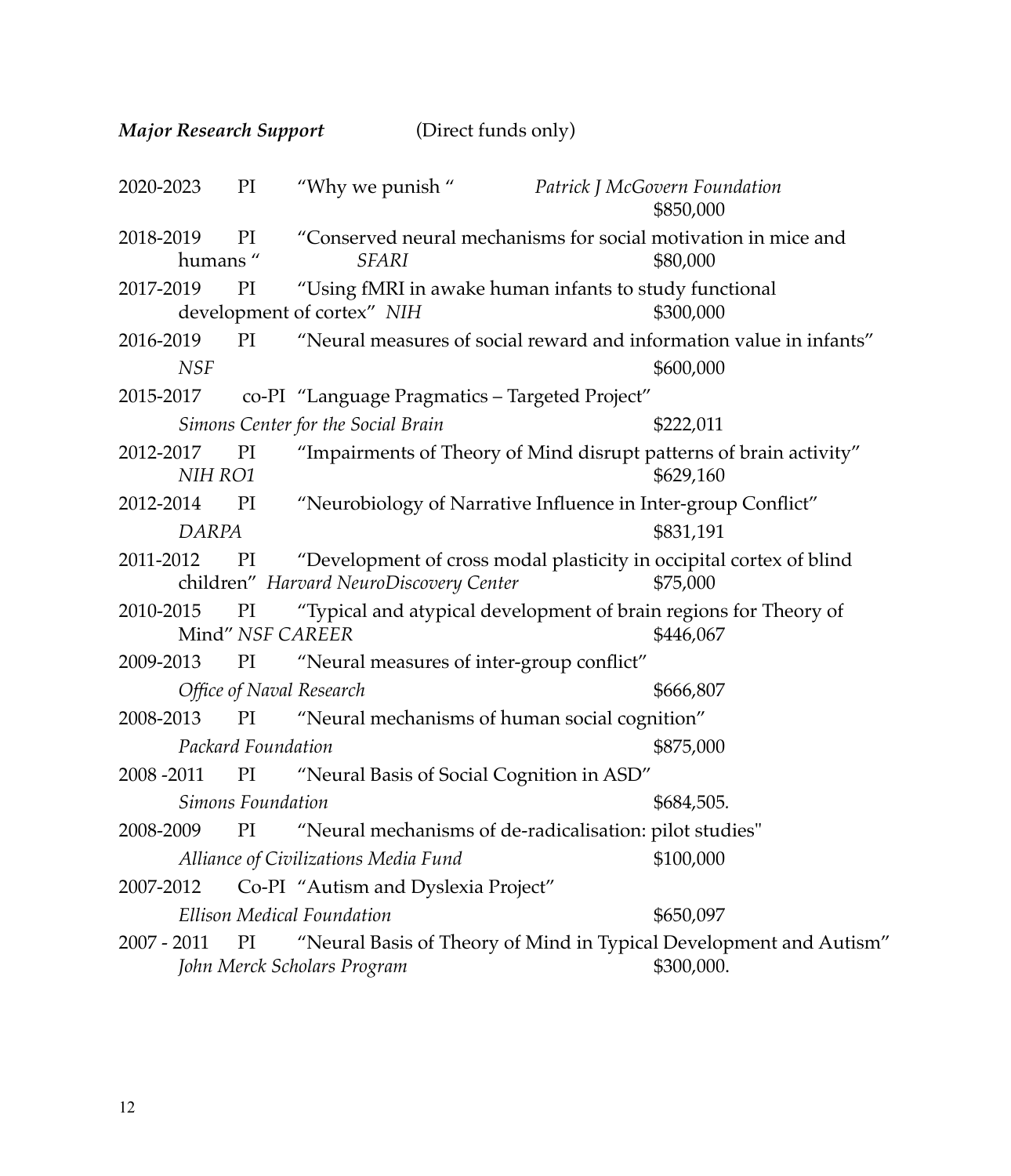*Undergraduate Theses Supervised (Harvard University)*

Lindsey Powell, 2006 Hoopes Prize Roy Cohen, 2010 Hoopes Prize

### *Graduates Students (Primary Mentor):*

Liane Young, Harvard University (with Marc Hauser), PhD 2008, Professor, Boston College. Zeynep Saygin, MIT (with John Gabrieli), PhD 2012, Assistant Professor, OSU Jorie Koster-Hale, MIT, PhD 2014, data scientist Ben Deen, MIT (with Nancy Kanwisher), PhD 2016, Post-Doctoral Fellow, Rockefeller University Hilary Richardson, MIT, PhD 2018, Assistant Professor, University of Edinburgh Sean Dae Houlihan, MIT, current graduate student Heather Kosakowski, MIT, current graduate student Halie Olson, MIT, current graduate student Setayesh Radkani, current graduate student Gal Raz, current graduate student

#### *Graduate Thesis Committees*:

Harvard University: Jonathan Beier, Lindsey Powell, Adena Schachner, Amy Skerry MIT: Elizabeth Bonawitz, Mike Frank, Chris Baker, David Osher, Hyowon Gweon, Todd Thompson, Idan Blank, Julian Jara-Ettinger, Kim Scott, Leon Bergen, Max Kliemann-Weiner, Rachel Magid, Julia Leonard, Mahdi Rahman, Eli Pollock, Jennifer Hu, Michael Happ

#### *Postdocs (Primary Mentor)*

Shari Liu, MIT, current postdoctoral scholar Frederik Kamps, MIT, current postdoctoral scholar Ashley Thomas, MIT, current postdoctoral scholar Livia Tomova, MIT, research Fellow, Cambridge University Lindsey Powell, MIT, Assistant Professor, UC San Diego Marika-Landau-Wells, MIT, Assistant Professor, UC Berkeley Stefano Anzellotti, MIT, Assistant Professor, Boston College Dorit Kliemann, MIT, Assistant Professor, U Iowa Emile Bruneau, MIT, research scientist, UPenn. (deceased) Hyowon Gweon, MIT, Associate Professor, Stanford University Marina Bedny, MIT, Associate Professor, Johns Hopkins University Mina Cikara, MIT, Associate Professor, Harvard University Liane Young, MIT, Professor, Boston College. Elizabeth Redcay, MIT, Associate Professor, University of Maryland.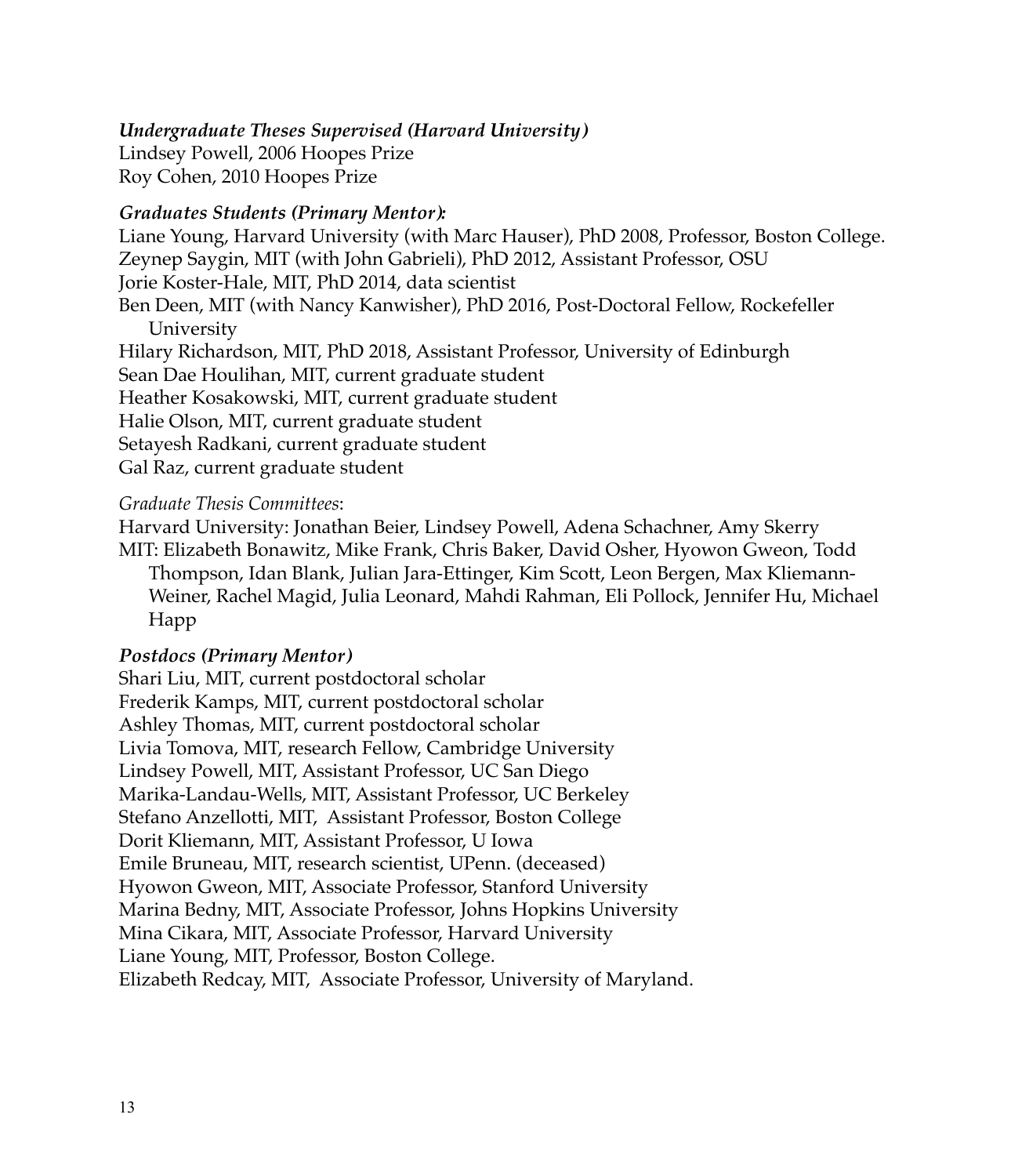# *Teaching*

9.61 Laboratory in Higher Level Cognition (Undergraduate; 2008- 2011, 2013)

9.46 Neuroscience of Morality (Upper-level seminar, 2012, 2014- 2019)

9.A18 Life's Basic Dilemmas (Freshman seminar, 2018, 2019)

9.S911 Tools for Rigorous and Reproducible Research (Graduate seminar, 2018)

9.916 Social Animals (Graduate Seminar; 2009)

9.914 Explorations in Exploration (Graduate Seminar, with Laura Schulz; 2010).

- 9.915 Developmental Cognitive Neuroscience (Graduate Seminar, with Marina Bedny 2008, with Susan Carey 2012)
- 9.914 fMRI for Cognitive Neuroscientists (Graduate Lecture Course, with Nancy Kanwisher 2011, 2014).

9.913 Emotion (Graduate Seminar, with Laura Schulz, 2017)

*Research Council (UK), NSF Social Psychology Program (USA)*

# *Editorial Roles*

| Psychological Review                                                                        | Associate Editor 2018 - 2019            |  |  |  |  |
|---------------------------------------------------------------------------------------------|-----------------------------------------|--|--|--|--|
| Social Neuroscience                                                                         | Associate Editor 2005-2009              |  |  |  |  |
| Guest Editor, Special Issue on Theory of Mind, Fall 2006                                    |                                         |  |  |  |  |
| Brain and Behavioral Sciences                                                               | Associate Editor 2009 - 2012, Editorial |  |  |  |  |
| board member until 2021.                                                                    |                                         |  |  |  |  |
| Child Development                                                                           |                                         |  |  |  |  |
| Guest Editor, Section on Social Cognitive Developmental Neuroscience, 2009                  |                                         |  |  |  |  |
| Social Cognitive and Affective Neuroscience                                                 | Associate Editor 2005 - 2007            |  |  |  |  |
| Journal of Experimental Psychology: General                                                 | Associate Editor 2010 - 2011            |  |  |  |  |
| Ad hoc manuscript reviewer for Science, Nature, Nature Neuroscience, Nature Neuroscience    |                                         |  |  |  |  |
| Reviews, Psychological Science, Cognition, Emotion, Trends in Cognitive Science,            |                                         |  |  |  |  |
| Neuropsychologia, Neuron, Journal of Neuroscience, Journal of Cognitive Neuroscience, Child |                                         |  |  |  |  |
| Development, Brain and Language, Perception and Psychophysics, Cognitive Affective and      |                                         |  |  |  |  |
| Behavioral Neuroscience, Social Neuroscience. Ad Hoc grant reviewer for Economic and Social |                                         |  |  |  |  |

# *Professional Memberships*

Society for Philosophy and Psychology (Executive Board Member, 2007-2010), Cognitive Science Society (2011- ); Cognitive Neuroscience Society (2007- ); Cognitive Development Society (2010- ); Society for Research in Child Development (2007- ); American Psychological Association (2007- ); Society for Neuroscience (2002- ).

# *Service and committees*

MIT President's Distinguished Fellowships Committee (2008-2018; Co-Chair 2014-2018); MIT BCS Department Head Search Committee (2008, 2011); Cognitive Science Search Committee (2006, 2007, 2008, 2009, 2011, 2015, 2016, Director 2012); MIT Tech Day lecture to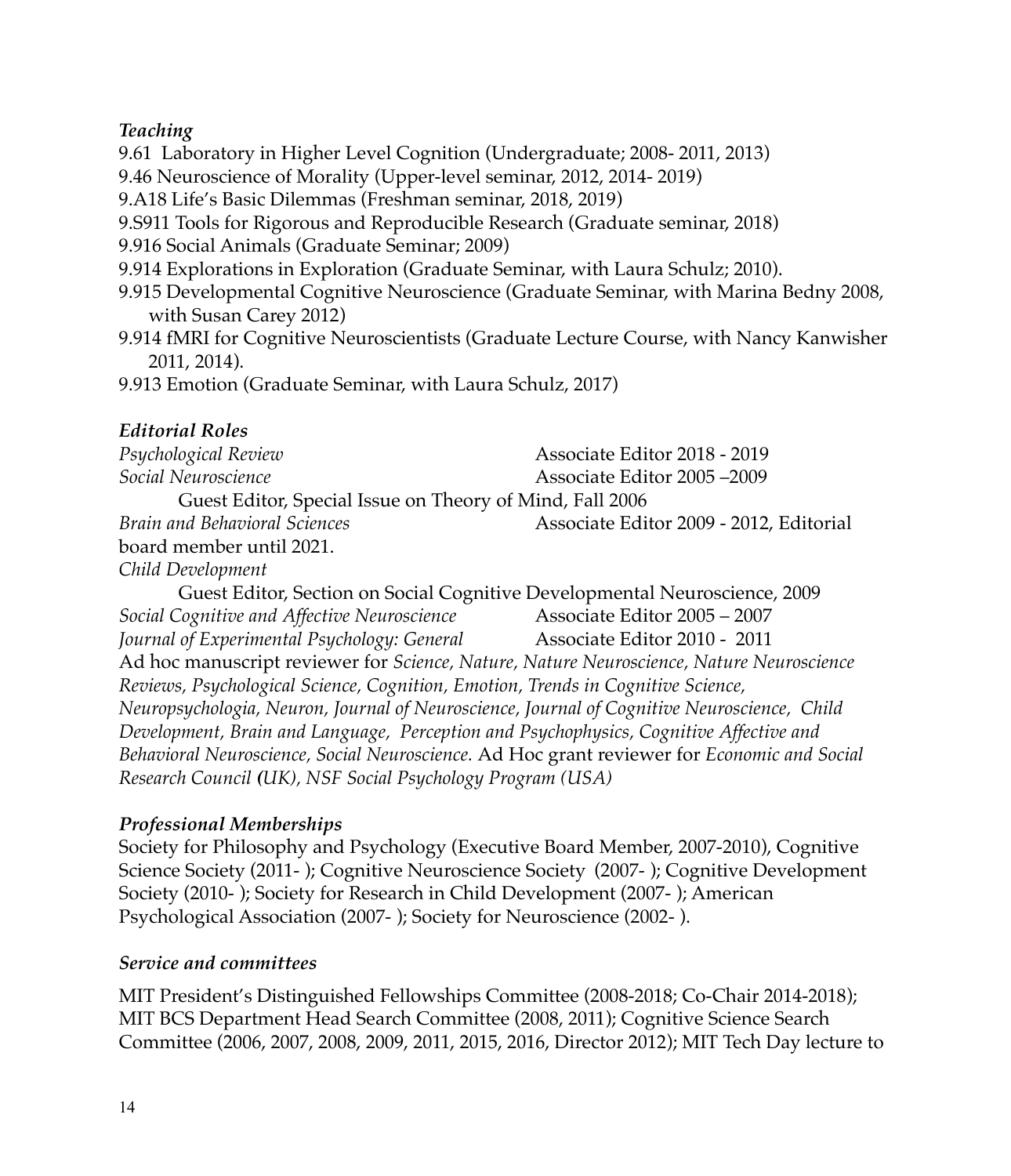Alumni, 'The Mind's Eye' (2009); MIT delegation to the World Economic Forum, Davos Switzerland (2010); MIT Committee on Academic Performance (2012- 2015); BCS Education Committee (2012-2018); BCS Council (2012-2021); Chancellor's Committee on Student Life (2013); Dean of the School of Science, Search Advisory Committee (Chair 2014, Member 2020); Beyond 2016—MIT's Frontiers of the Future (Co chair, 2016); MIT committee on hospitalization and medical leave, Chair (2016).

NSF cognitive neuroscience review panel (2013); NSF development and learning sciences CAREER review panel (2014); Open Science Collaboration, Reproducibility of Psychological Science Project, participant and grants committee (2012-2015); Harvard Higher Education Leaders Forum (2016, 2017); APS Mentorship Award committee (2016, 2017); ManyBabies Participant (2017-), NIH panel, visiting member, Human complex mental function (2018, 2020).

Center for Open Science, board member at large (2019-)

# *Psychology / Neuroscience Invited talks*

Rutgers University, Jan 22, 2002 NMR imaging centre, MGH, Feb 5, 2003 Harvard University, Social Neuroscience series, June 9, 2003 McGovern Institute Retreat, Sep 8, 2003 Yale University, Sep 29, 2003 McGovern Institute Symposium, Oct 14, 2003 Cognitive Neuroscience Center, U.Penn, Nov 3, 2003 Lab for Developmental Studies, Harvard University, Feb 17, 2004 Princeton University, May 11, 2004 University of Chicago, Social Neuroscience conference, May 14, 2004 Harvard University, Cognition, Brain and Behaviour Seminar, October 21, 2004 CSHD Colloquium, Brown University, Nov 4, 2004 Brain and Cognitive Sciences, MIT, Nov 10, 2004 Department of Psychology, University of Washington, Nov 16, 2004 I-LABS, University of Washington, Nov 17, 2004 Stanford University, Dec 8 2004 Department of Psychology, UC Berkeley, Dec 10, 2004 Department of Psychology, UC Berkeley, Feb 5 2005 Rutgers University, Feb 8, 2005 Harvard University Feb 16, 2005 Psychology Department, University of Toronto Feb 23, 2005 University College London, UK, March 4, 2005 Cognitive Neuroscience, University of Birmingham, Birmingham UK March 7, 2005 Develomental Psychology, University of Birmingham, Birmingham UK March 8, 2005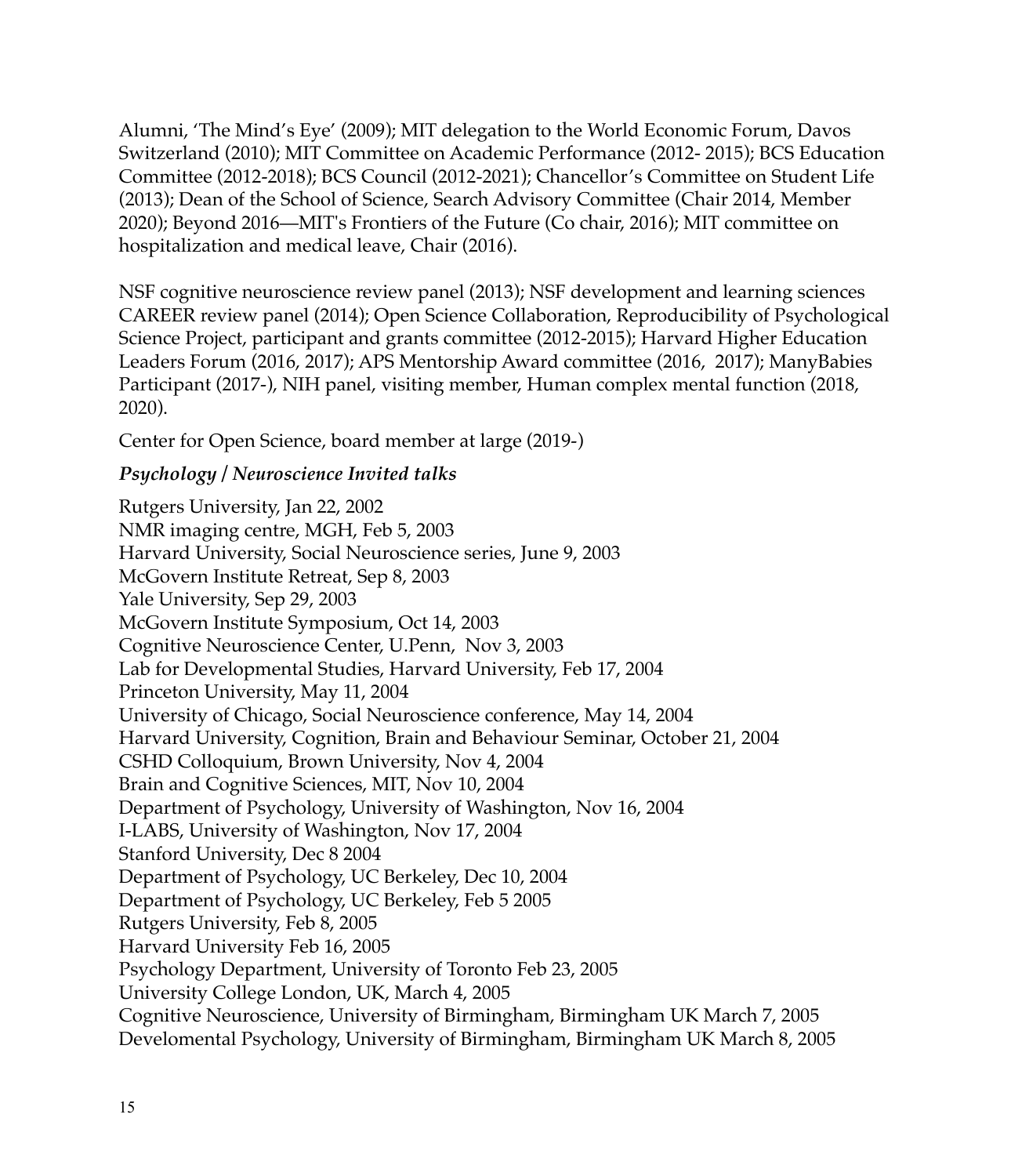Social-Cognitive-Affective Neuroscience, Princeton, May 17 2006 Action Paris Conference, France, May 19 2005 Psychology Department, Queen's University, Canada, Oct 10 2005 Psychology Department, Wesleyan University, October 19, 2005 Psychology Department, UMass Boston, November 17 2005 Psychology Department, NYU, Dec 1, 2005 Simulation Conference, Paris, Dec 10 2005 Embodied Simulation conference, Germany, Feb 10 2006 Attention and Performance XXII Conference, Macon, France, July 7 2006 Cold Spring Harbor Laboratory, Summer course on Social Neuroscience, July 17 2006 Department of Brain and Cognitive Sciences Colloquium, MIT, Sep 8, 2006. Psychology Department, Yale University, March 7, 2007. BU Medical School, October 2007 Center for Human Growth & Development, University of Michigan, November 2007 Psychology Department, Stanford, January 2008 Psychology Department, Boston College, January 2008 Social Psychology Colloquium, Arizona State University, March 2008 Summer Institute on Social Cognition, UQAM, Montreal, Canada; July 2008 Center for Theoretical Neuroscience, Columbia University, November 2008 Psychology Department, UCSB, February 2009 Neural Decision Making group, Princeton University, March 2009 Psychology Department, St Andrews University, March 2009 Functional Imaging Lab, University College London, March 2009 Behavioural and Cognitive Neuroscience Seminar, Columbia University, October 2009 Cognition, Brain & Behaviour Seminar, Harvard University, October 2009 Psychology Department Colloquium, Brandeis University, January 2010 Allen Edwards Memorial Public Lecture, University of Washington, February 2010 Department of Psychology Colloquium, University of British Columbia, March 2010 Developmental Psychology Colloquium, Boston University, April 2010 Religion & Science Distinguished Lecture in Life Sciences, Penn State U, April 2010 McDonell Meeting on Morality and Norms, University of Michigan, May 2010 ICBS colloquium, UC Berkeley, Sep 2010 Brain, Mind & Society seminar, CalTech, October 2010 Distinguished Speaker Series, Institute of Cognitive Science, February 2011 Psychological and Brain Sciences Colloquium, Johns Hopkins University, March 2011 Center for Human Development, University of Maryland, March 2011 Cognitive Science Colloquium, University of Maryland, March 2011 Psychology department colloquium, University of California San Diego, April 2011 Implications of Research on the Neuroscience of Affect, Attachment, and Social Cognition,

Psychoanalysis Unit, UCL, London, May 2011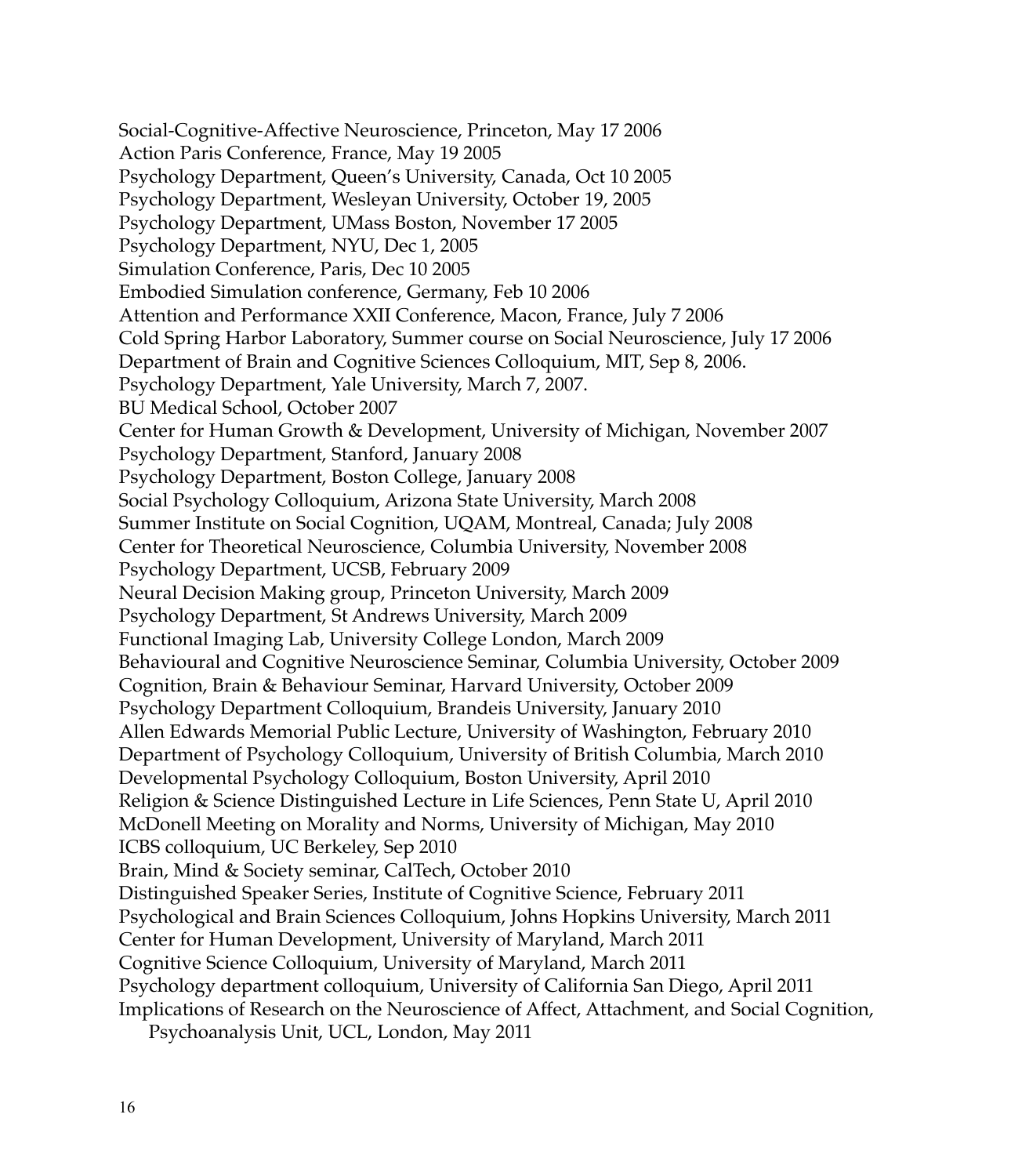MIT 150, Brains Minds and Machines, Cambridge MA, May 2011 Social Cognitive Development Pre-conference, Child Development Society, October 2011 Children's Hospital Boston, October 2011 Psychiatric Genetics and Translational Research Seminar, Mass General Hospital, November 2011 Social Brain Symposium, Royal Academy of Sciences, Brussels, Belgium, November 2011 Social Neuroscience Workshop, Ghent, Belgium, November 2011 Mind Perception pre-conference, Society for Personality and Social Psychology, San Diego CA, January 2012 Symposium, Society for Personality and Social Psychology, San Diego CA, January 2012 Dean's Lectureship, LSU Medical School, New Orleans, LA, January 2012 Social Lunch, Yale University, October 2012 Cognitive Science colloquium, York University, January 2013 American Psychological Society annual meeting, May 2013 Social Lunch, Harvard University, February 2014 Department of Psychology, and Center for Mind, Brain, and Culture (CMBC), Emory University, April 2014 School of Education, Johns Hopkins University, June 2014 Keynote Lecture, McKnight foundation for Neuroscience conference, June 2014 Mind and Brain Distinguished Lecture, Berlin School of Mind and Brain, July 2014 American Psychological Association, Symposium in honor of Susan Carey, August 2014 Zangwill Club Lecture, University of Cambridge, UK, September 2014 Cognition, Brain and Behaviour seminar, Harvard University, October 2014 Brain and Cognitive Sciences seminar, MIT, October 2014 Psychology department, UCSD, November 2014 Psychological and Brain Sciences department, JHU, December 2014 Summer Institute in Cognitive Neuroscience, UC Santa Barbara, June 2015 CBMM summer course, Woods Hole, August 2015 Neuroscience retreat, University of Chicago, September 2015 Psychology colloquium, Tufts University, September 2015 Social psychology colloquium, NYU, November 2015 Stanford psychology department, February 2016 University of Chicago Psychology department, February 2016 DIBS, Duke University, March 2016 American Psychological Society convention, Chicago, May 2016 Friday Lecture Series, Rockefeller University, October 2016 Simons Center for the Social Brain, MIT, Dec 2016 Center for Brains Minds and Machines, MIT Dec 2016 Colloquium, Psychology Department, Princeton University, Feb 2017 Wisconsin Symposium on Emotion, March 2017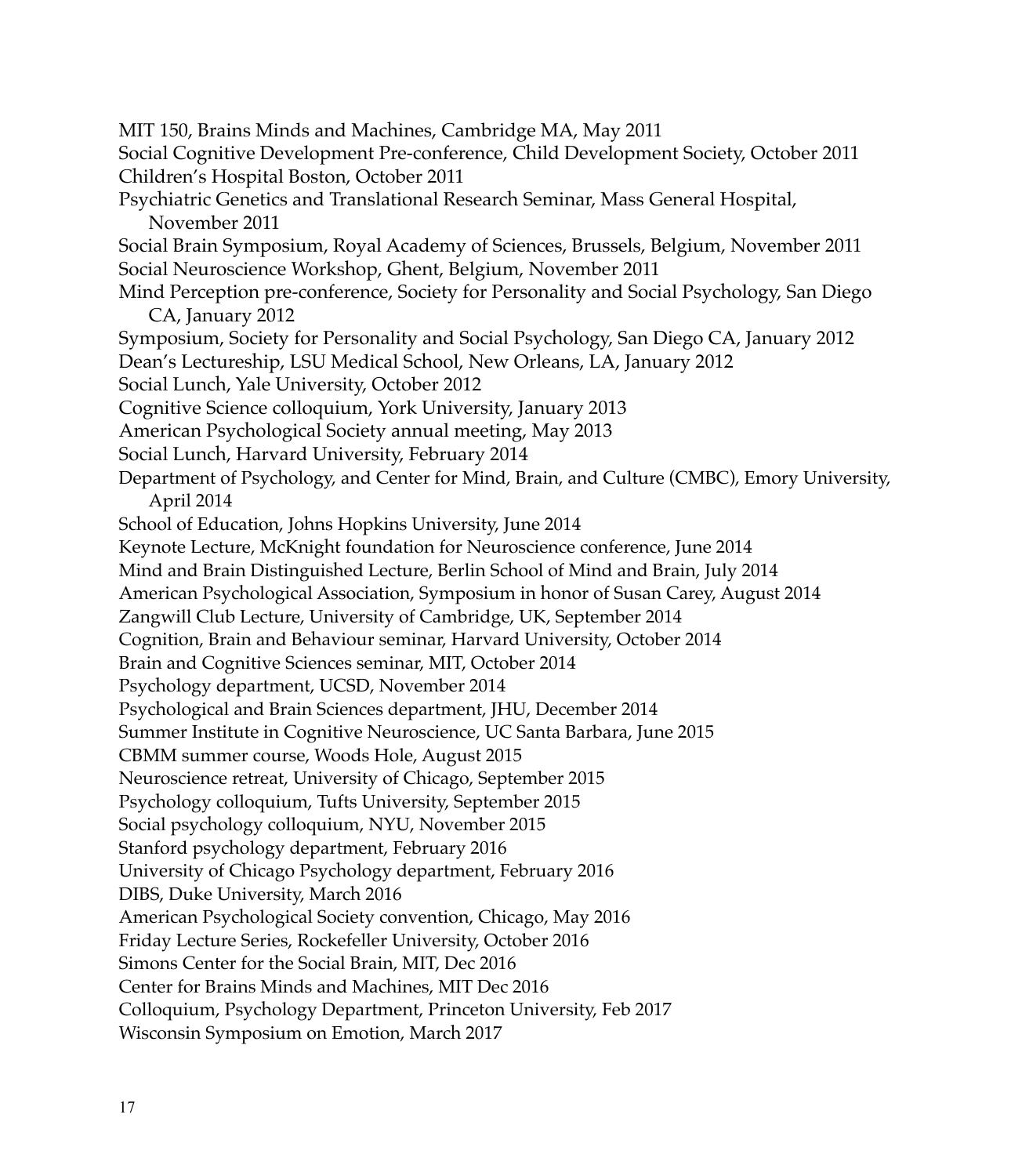Social and Affective Neuroscience Conference, March 2017 International Conference on Psychological Science, March 2017 Oxford University, March 2017 Social and Affective Science Conference, April 2017 American Psychological Society Conference, May 2017 Keynote address, Inaugural Conference for Computational Cognitive Neuroscience, Sep 2017 NIC, Mt Sinai Hospital NYC, October 2017 CIFAR, Infant consciousness workshop, December 2017 Columbia University January 2018 Tokyo University, July 2018 Japanese Society for Neuroscience, August 2018 CIFAR, Child Brain Development Group, October 2018 Invited Speaker, Society for Research on Child Development, Baltimore, March 2019 Psychology Department Colloquium, University of Pennsylvania, April 2019 Psychology Department, Dartmouth College, April 2019 Sackler Colloquium, National Academy of Sciences, April 2019 Trinity College Dublin, May 2019 University of Newcastle, May 2019 NIH, March 2020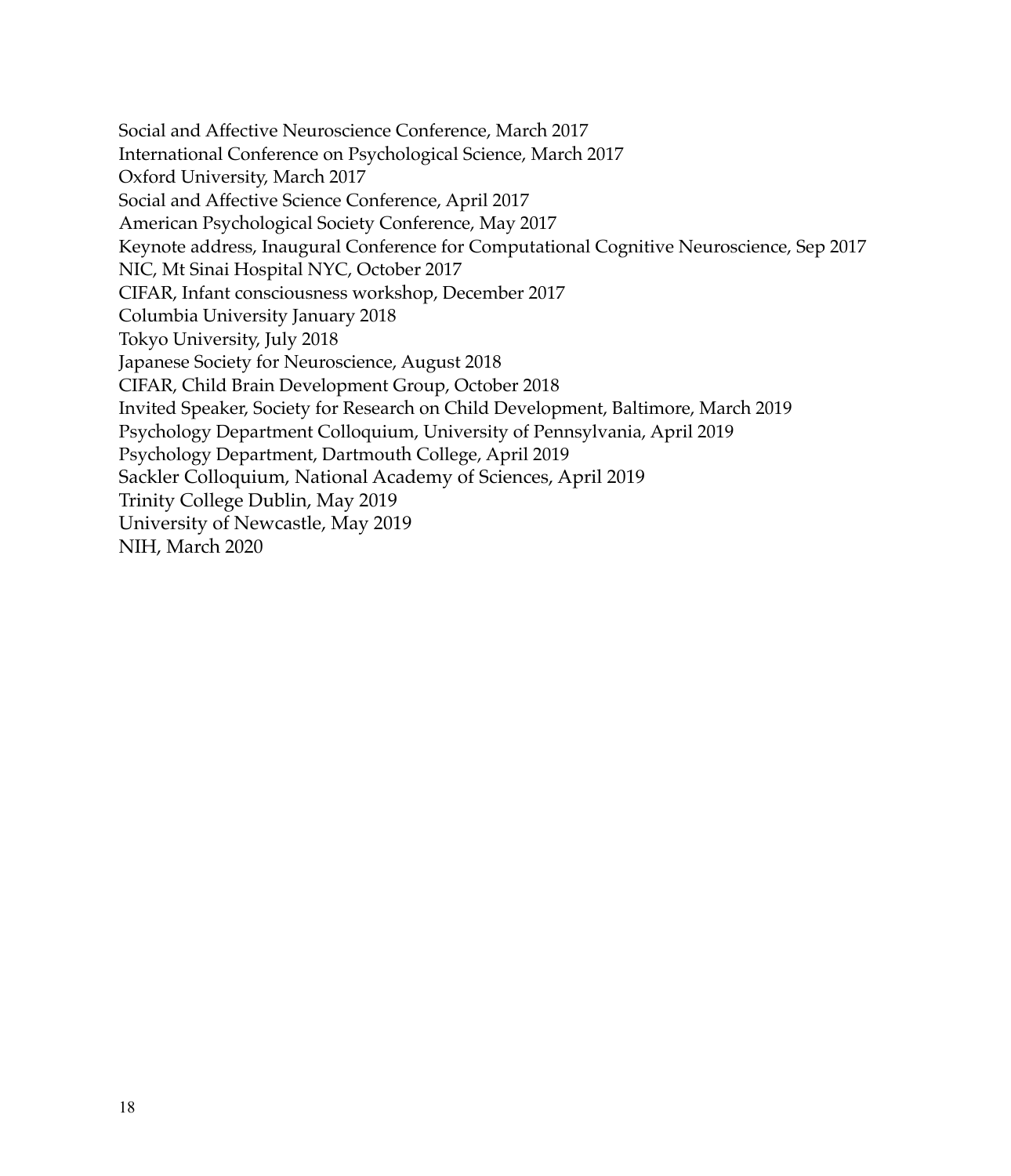## *Interdisciplinary Invited Talks*

Harvard University Humanities Centre, March 2, 2005. Georgetown Law School, March 13, 2006 NIL workshop on Theory of Mind and Education. Munich, Germany. October 18 2006. Psychology, Morality and Other Minds, Philosophy & Linguistics, MIT. Nov 17, 2006. Society for Philosophy and Psychology, St Louis, June 4 2006 Centre for Humanities, Rutgers UniversityFeb 27, 2006 AHRC Culture and the Mind workshop, Sheffield University, April 2007 Center for Humanities, Rutgers University, November 2007 Symposium on Neuroscience and the Law, Santa Barbara, May 2008. Symposium on Epistemology, Philosophy Department, University of Toronto, May 2008. Society for Philosophy and Psychology, Philadelphia, June 2008 Evolution of Social Psychology Conference, Yale University, November 2008 Neural Information Processing Systems, Vancouver BC, Canada, December 2008. Recursion: Structural Complexity in Language & Cognition, U.Mass, May 2009. Pragmatics Working Group, Linguistics and Philosophy, MIT, May 2009. Political Theory Workshop, Stanford University, May 2009. United States Institute for Peace, September 2009 Dubai Film Festival, Cultural Bridges Panel, December 2009. World Economic Forum, Davos, January 2010 Reasoning , Perception and Beliefs in Strategic Settings, Santa Fe Institute, June 2010. Implications of Research on Social Neuroscience Conference, Research Department of Clinical, Educational and Health Psychology, UCL, May 2011 The Coevolution of Behaviors and Institutions, Santa Fe Institute, January 2012 CoSyne, Salt Lake City, Feb 2012 Cognitive Theory and the Arts, Harvard University, March 2012 Latin American School on Education, Cognitive and Neural Science, El Calafate, Argentina, March 2012 "Origins of Xenophobia" public panel, Tempe Arizona, March 201 Sloan School of Business Executive Board meeting, June 2012 The science of virtual exchange, United States Institute for Peace, October 2012 Society for Language Development, Symposium speaker, November 2012 AAAS, February 2013 Harvard / MIT Joint Program in Neuroscience, February 2014 Cognition, Neuroscience and the Arts Conference, Brown University, March 2014 Congressman Fatah's visit to MIT, April 2014 Packard Foundation meeting, Moneterey CA, September 2014. "Bridging Neural Mechanisms and Cognition" FENS Brain conference, Denmark, 2015 Nestlé International Nutrition Symposium, Lausanne, October 2015 Building An Inclusive Boston, Beyond Conflict & MIT, October 2016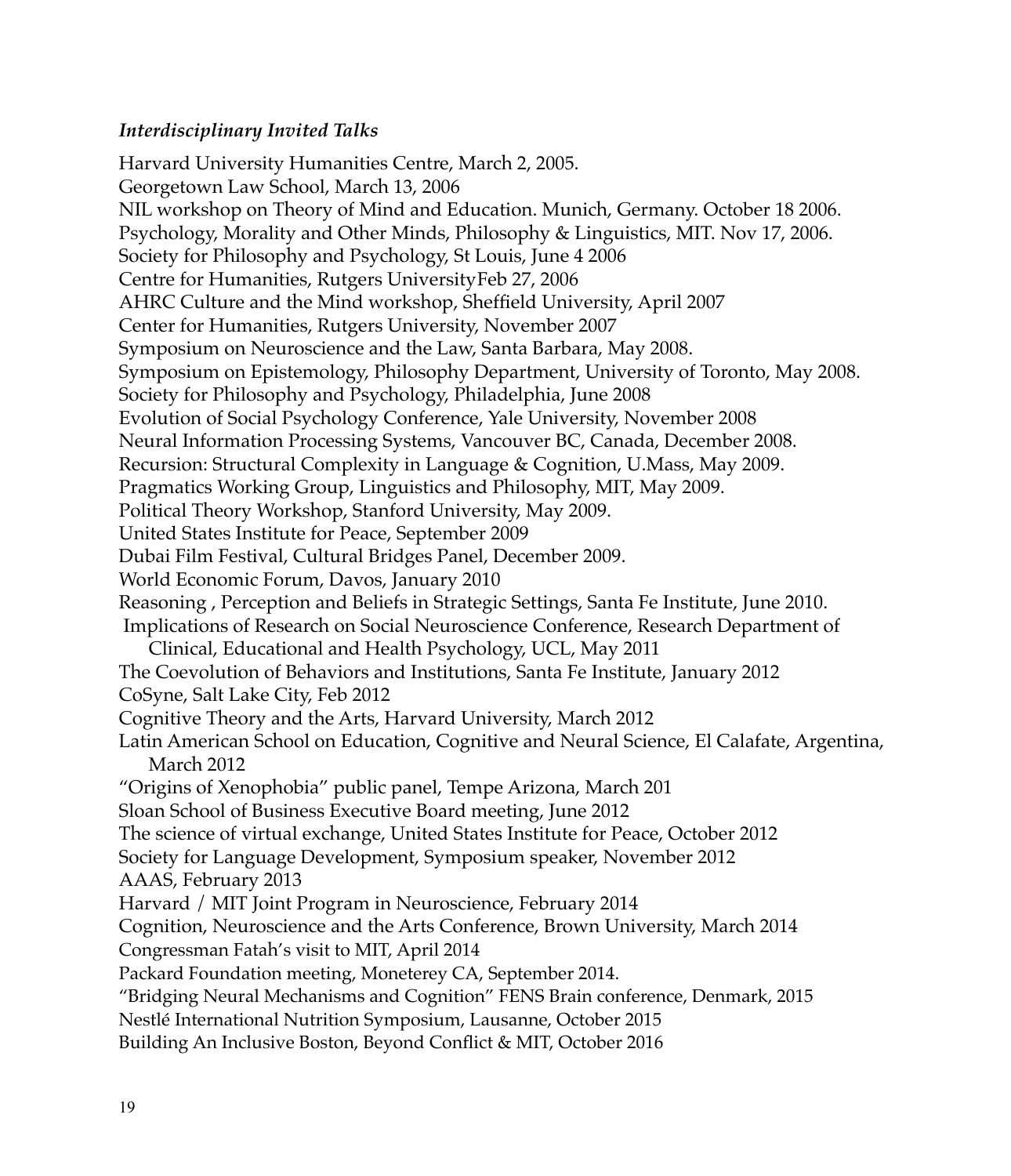The Center for Science and Society, Columbia University, October 2016

Baltimore Museum of Art, May 2017

Facebook Faculty Summit October 2017

Santa Fe Institute, March 2018

"New Perspectives on Mental State Attribution", University of Toronto, December 2018 Global Female Leaders Economic Forum, Berlin, May 2019

*Conferences Hosted:* "Neuroscience and Social Conflict: Defining a New Approach to Conflict in the 21st Century", co-hosted with the Project for Justice in Times of Transition, at MIT, February 2012.

"Early development, conceptual change, and continuity: Insights from cognitive neuroscience", pre-conference of CDS, with Hilary Richardson, October 2015.

# *Public communication of science and outreach (selected)*

McKnight Science Journalism Fellows, MIT, 2005, 2007, 2008, 2009, 2010, 2011, 2012, 2014, 2015 MSRP - MIT Summer Research Program for minority/disadvantaged students, 2007, 2015 Commonwealth High School, 2005 Canada/USA MathCamp, 2006, 2007, 2008 Charlie Rose Science Series, Part One: The human brain, 10/31/06 "Ape Genius", PBS/NOVA, 19/02/08.<http://www.pbs.org/wgbh/nova/apegenius/> "Of Mice and Women", New York Times, 26/06/2008 Bri[lliant 10, Popular Science, 11/2008 http://www.popsci.com.au/melinda-wenner/](http://www.popsci.com.au/melinda-wenner/article/2008-10/infants-philosopher) [article/2008-10/infants-philosopher](http://www.popsci.com.au/melinda-wenner/article/2008-10/infants-philosopher) Sci[ence Daily May 18 2008, http://www.sciencedaily.com/releases/](http://www.sciencedaily.com/releases/2008/05/080515212112.htm) [2008/05/080515212112.htm](http://www.sciencedaily.com/releases/2008/05/080515212112.htm) Rhode Island Judiciary, Newport RI, September 2008 Franklin Institute, Philadelphia PA. Lecture, 2008. Advising on museum exhibit, 2009 "Br[ain Trust," Discover Magazine, February 2009 http://discovermagazine.com/events/](http://discovermagazine.com/events/unlocking-the-secrets-and-powers-of-the-brain/) [unlocking-the-secrets-and-powers-of-the-brain/](http://discovermagazine.com/events/unlocking-the-secrets-and-powers-of-the-brain/) SFARI, Jan 26 2009.<http://sfari.org/news/rebecca-saxe-fine-tuning-the-theory-of-mind> MIT Science and Engineering Program for Teachers, 2009, 2016 TED, June 2009. [http://www.ted.com/talks/](http://www.ted.com/talks/rebecca_saxe_how_brains_make_moral_judgments.html) [rebecca\\_saxe\\_how\\_brains\\_make\\_moral\\_judgments.html](http://www.ted.com/talks/rebecca_saxe_how_brains_make_moral_judgments.html); TED radio hour 2015. Dubai Film Festival, Cultural Bridges Panel, December 2009 "The Human Spark: Brain Matters", PBS, January 20 2010. Boston Regional Brain Bee, February 2010. "Big Ideas for Busy People", Cambridge Science Festival, April 2010 "How the brain works", NOVA, Feb 2011 MIT 150 'Minds and Machines', Cambridge MA, May 2011